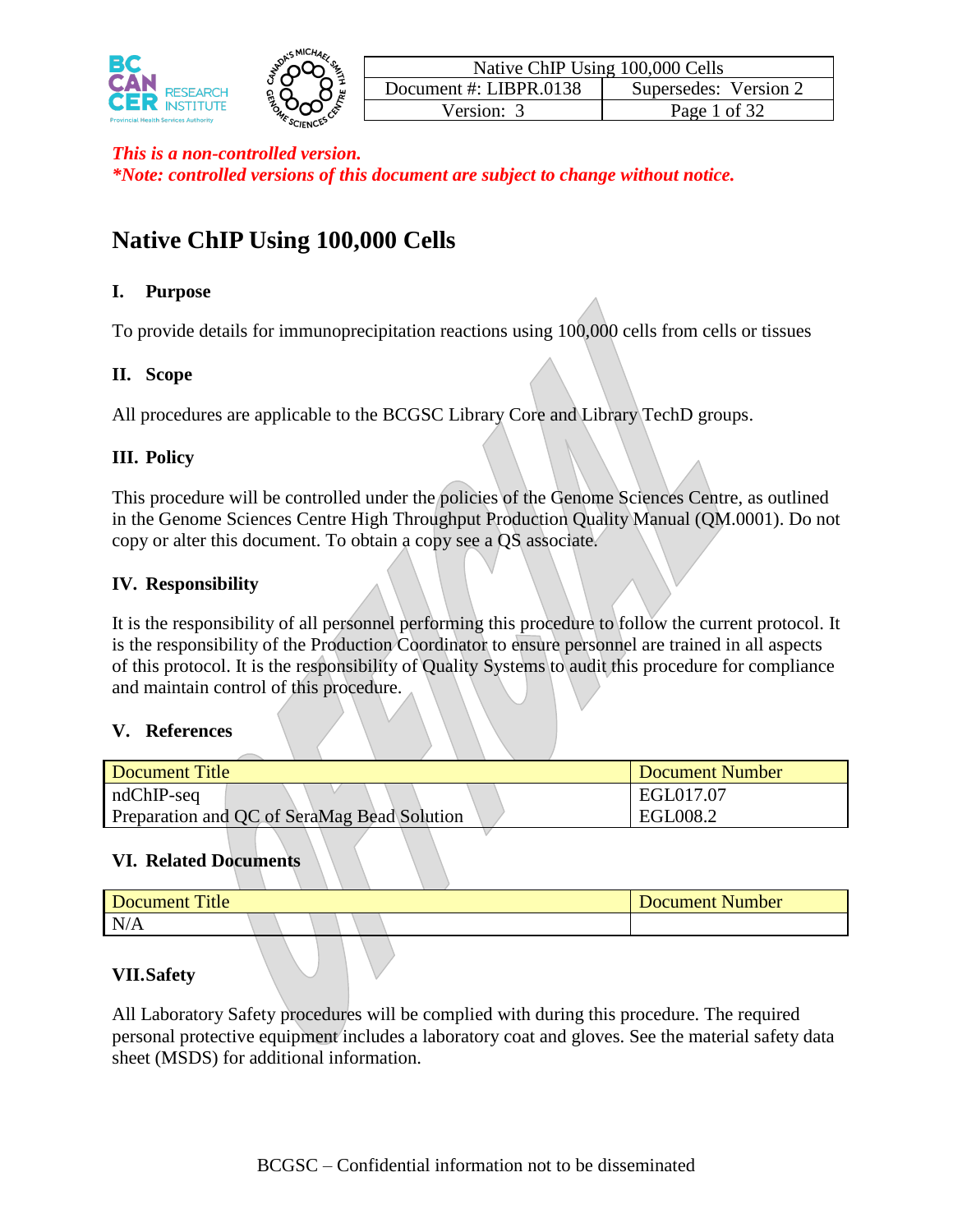

### **VIII. Materials and Equipment**

| Name                                         | Supplier                 | <b>Number</b><br>Model or Catalogue # |              |              |
|----------------------------------------------|--------------------------|---------------------------------------|--------------|--------------|
| Small size safetouch nitrile gloves          | Ultident                 | 296359683                             |              |              |
| Wet ice                                      | In house                 | N/A                                   | N/A          | N/A          |
| Ice bucket                                   | Fisher                   | 11-675-58                             |              | $\checkmark$ |
| 1.5 mL Microtubes                            | Diamed                   | <b>PRE150-B</b>                       |              | $\checkmark$ |
| 15 mL Conical Tubes                          | <b>BD</b> Falcon         | 352097                                |              | $\checkmark$ |
| 50 mL Conical Tubes                          | <b>BD</b> Falcon         | 352070                                |              |              |
| Gilson P10 pipetman                          | Mandel                   | GF-44802                              |              | $\checkmark$ |
| Gilson P20 pipetman                          | Mandel                   | GF23600                               |              | $\checkmark$ |
| Gilson P200 pipetman                         | Mandel                   | GF-23601                              |              | $\checkmark$ |
| Gilson P1000 pipetman                        | Mandel                   | GF-23602                              |              | $\checkmark$ |
| Diamond Filter tips DFL10 (10 Tipacks of 96  |                          |                                       |              | ✓            |
| racked filter tips)                          | Mandel Scientific        | GF-F171203                            |              |              |
| Diamond Filter tips DFL30 (10 Tipacks of 96  |                          |                                       |              |              |
| racked filter tips)                          | Mandel Scientific        | GF-F171303                            |              |              |
| Diamond Filter tips DFL200 (10 Tipacks of 96 |                          |                                       |              |              |
| racked filter tips)                          | Mandel Scientific        | GF-F171503                            |              |              |
| Diamond Filter tips DFL1000 (10 Tipacks of   |                          |                                       |              | $\checkmark$ |
| 96 racked filter tips)                       | Mandel Scientific        | GF-F171703                            |              |              |
| Galaxy mini-centrifuge                       | <b>VWR</b>               | 37000-700                             |              | $\checkmark$ |
| Large Kimwipes (Kimberly Clark/Kimtech)      | <b>Fisher Scientific</b> | 06-666-1A                             |              | ✓            |
| Black ink permanent marker pen               | <b>VWR</b>               | 52877-310                             |              | ✓            |
| Small Autoclave waste bags 10"X15"           | <b>Fisher Scientific</b> | 01-826-4                              |              | ✓            |
| Ultra Pure Water (RNase/DNase free)          | Invitrogen               | 10977-023                             |              | $\checkmark$ |
|                                              | Commercial               | People Soft                           |              | ✓            |
| Anhydrous Ethyl Alcohol (100% Ethanol)       | Alcohols                 | ID: 23878                             |              |              |
|                                              | Molecular                |                                       |              | $\checkmark$ |
| <b>DNA Away</b>                              | <b>Bioproducts</b>       | 7010                                  |              |              |
| 1M Tris Solution, pH 8.0                     | Ambion                   | AM9856                                |              | $\checkmark$ |
| Triton® X-100, laboratory grade              | Sigma                    | X100-100ML                            |              | $\checkmark$ |
| 20% SDS Solution                             | Ambion                   | AM9820                                |              | $\checkmark$ |
| Centrifuge, Eppendorf 5417R, refrigerated    |                          |                                       |              |              |
| high-speed, 115V                             | <b>Fisher Scientific</b> | 5417R                                 | $\checkmark$ |              |
| VX-100 Vortex Mixer                          | Rose Scientific          | S-0100                                | $\checkmark$ |              |
| Eppendorf Thermomixer 1.5 mL                 | Eppendorf                | 21516-166                             | $\checkmark$ |              |
| Parafilm                                     | <b>Fisher Scientific</b> | 13-374-12                             |              | $\checkmark$ |
| Water Bath                                   | <b>Fisher Scientific</b> | Isotempn 220                          | $\checkmark$ |              |
| 5M NaCl                                      | Ambion                   | AM9760G                               |              | $\checkmark$ |
| 1M DTT                                       | Invitrogen               | P2325                                 |              | ✓            |
| 1M Tris HCl pH 7.5                           | Invitrogen               | 15567-027                             |              | ✓            |
| 0.5M EDTA                                    | Ambion                   | AM9260G                               |              |              |
| Deoxycholic Acid, Sodium Salt                | <b>Fisher Scientific</b> | AC218590250                           |              | ✓            |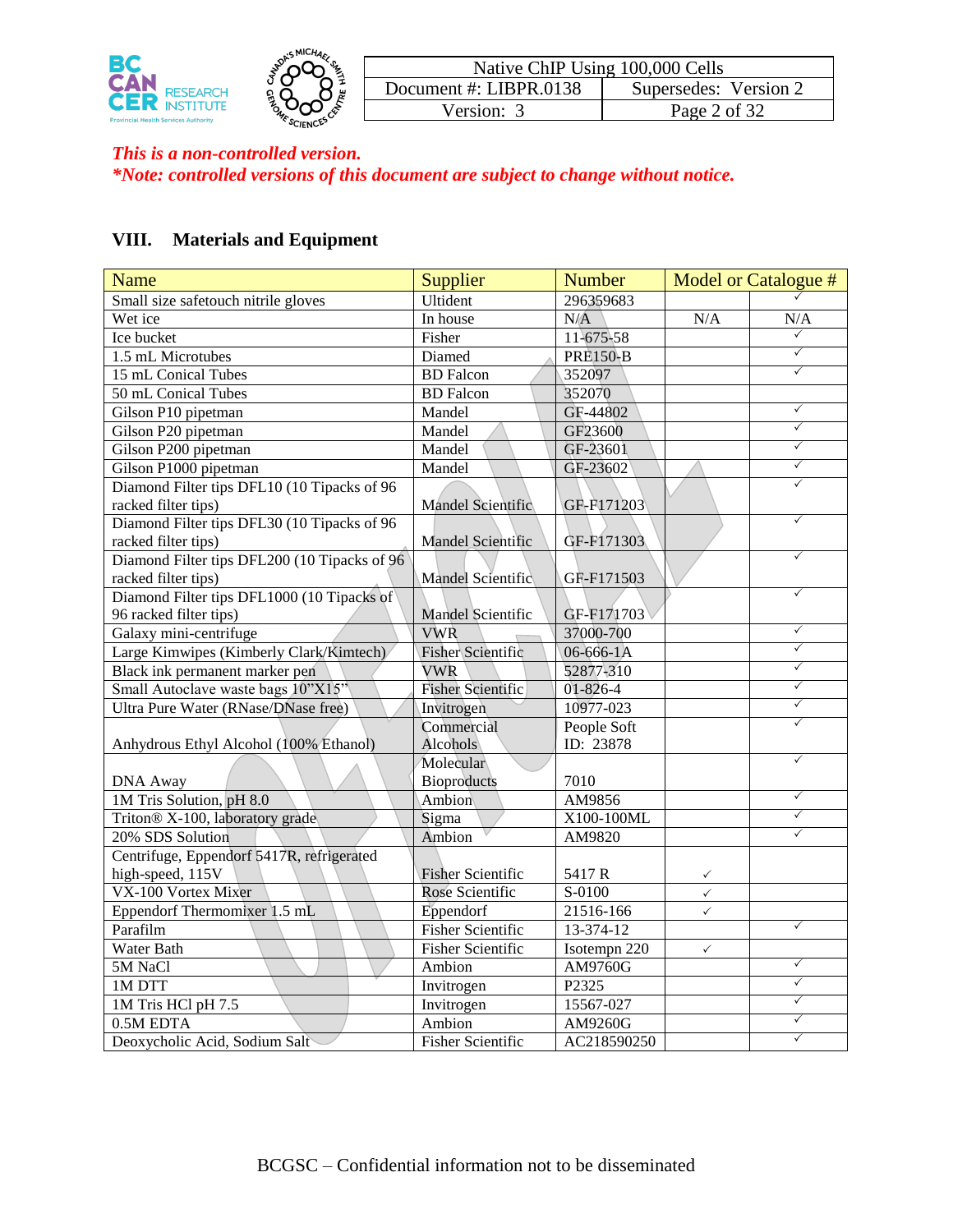

| Sodium Bicarbonate                           | Sigma Aldrich             | S5761-500G        |              | $\checkmark$ |
|----------------------------------------------|---------------------------|-------------------|--------------|--------------|
| PCR Clean ChIPSeq Beads with 30% PEG         | <b>Aline Biosciences</b>  | $C-1007$          |              | ✓            |
| 0.2 mL Ultra Rigid Skirted 96 well PCR plate | Thermoscientific          | FSSP9741450       |              | ✓            |
| Micrococcal Nuclease                         | <b>NEB</b>                | M0247S            |              | $\checkmark$ |
| Nonstick 1.5 mL tubes                        | Ambion                    | AM12450           |              | $\checkmark$ |
| 1M DTT                                       | Invitrogen                | P <sub>2325</sub> |              | $\checkmark$ |
| RNase Away                                   | Invitrogen                | 10328-011         |              | $\checkmark$ |
| Dynabeads Protein A,5 mL size                | Invitrogen                | 100-02D           |              | $\checkmark$ |
| Protease Inhibitor Cocktail                  | Calbiochem                | 539134            |              | $\checkmark$ |
| LabQuake Shaker/Rotator with clips           | <b>Barnstead</b>          | 415110            | $\checkmark$ |              |
| Buffer G2                                    | Qiagen                    | 1014636           |              | $\checkmark$ |
| <b>Qiagen Protease</b>                       | <b>Qiagen</b>             | 19155             |              | $\checkmark$ |
| DynaMag 2 Magnet                             | Invitrogen                | 12321D            |              | $\checkmark$ |
| Disposable Trough                            | <b>VWR</b>                | 21007-972         |              | $\checkmark$ |
| Multi 12-channel Pipette P20                 | Rainin                    | 17013803          |              | $\checkmark$ |
| Multi 12-channel Pipette P200                | Rainin                    | 17013805          |              | $\checkmark$ |
| <b>EB</b> Buffer                             | Qiagen                    | 19086             |              | $\checkmark$ |
| 96-well Plate Magnet                         | Alpaqua                   | 002523            |              | $\checkmark$ |
| Tape Pads: Adhesive Plate Sealer             | Qiagen                    | 19570             |              | $\checkmark$ |
| <b>Aluminum Foils</b>                        | <b>VWR</b>                | 60941-126         |              | $\checkmark$ |
| Rainin 200µ1 barrier tips                    | Rainin                    | <b>RT-L200F</b>   |              | $\checkmark$ |
| Rainin 20µ1 barrier Tips                     | Rainin                    | RT-L20F           |              | $\checkmark$ |
| Sodium Butyrate                              | Millipore                 | 19-137            |              | $\checkmark$ |
| Sodium Azide                                 | Sigma-Aldrich             | S2002-100G        |              | $\checkmark$ |
| Liquid Nitrogen                              | Praxair                   | NI M-FILTER       |              | $\checkmark$ |
| Dry Ice                                      | In house                  | N/A               |              | $\checkmark$ |
| Steel plate                                  | In house                  | N/A               |              | $\checkmark$ |
| Liquid Nitrogen Cooled Mini Mortar and       |                           |                   |              | ✓            |
| Pestle Set, Bel-Art                          | <b>VWR</b>                | 89233-994         |              |              |
| Single Edge Industrial Razor Blades          | <b>VWR</b>                | 55411-050         |              | $\checkmark$ |
| Sterile Disposable Forceps                   | <b>VWR</b>                | 12576-934         |              | $\checkmark$ |
| Sterile Cell Culture Dishes (150mmx25mm)     | <b>Fisher Scientific</b>  | 08-772-25         |              | ✓            |
| Sterile Cell Culture Dishes (60mmx16mm)      | <b>Fisher Scientific</b>  | 08-772-31         |              | $\checkmark$ |
| H3K4me1 Antibody                             | <b>Consult Supervisor</b> | N/A               |              |              |
| H3K4me3 Antibody                             | <b>Consult Supervisor</b> | N/A               |              |              |
| H3K9me3 Antibody                             | <b>Consult Supervisor</b> | N/A               |              |              |
| H3K27me3 Antibody                            | <b>Consult Supervisor</b> | N/A               |              |              |
| H3K36me3 Antibody                            | <b>Consult Supervisor</b> | N/A               |              |              |
| H3K27ac Antibody                             | <b>Consult Supervisor</b> | N/A               |              |              |
| PCR tube strip, Domed 12 cap strip           | <b>Biorad</b>             | <b>TCS 1201</b>   |              | $\checkmark$ |
| Eppendorf Thermomixer C                      | <b>Fisher Scientific</b>  | 05-412-503        |              | $\checkmark$ |
| 96 Well PCR plate Smartblock for             |                           |                   |              | $\checkmark$ |
| Thermomixer C                                | Fisher Scientific         | 05-412-512        |              |              |
| T36 Disinfex                                 | <b>VWR</b>                | CA11007-034       |              | $\checkmark$ |
| PEG-8000 (molecular biology grade)           | Sigma-Aldrich             | P5413-500G        |              | $\checkmark$ |
| Seramag speed beads                          | <b>Fisher Scientific</b>  | 09-981-123        |              | $\checkmark$ |
|                                              |                           |                   |              |              |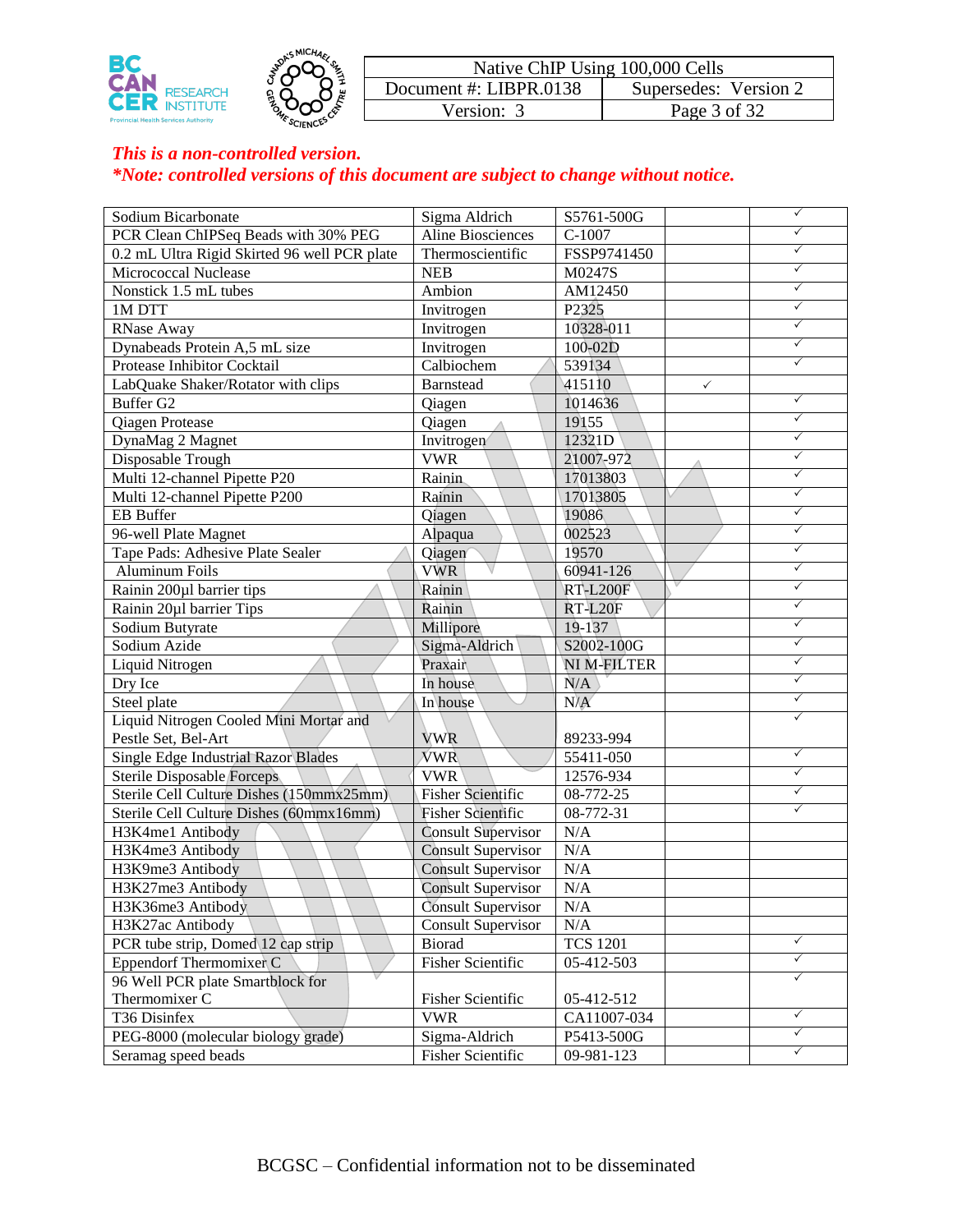

| Portable Pipet Aid, Multispeed XP, |                          |             |  |
|------------------------------------|--------------------------|-------------|--|
| rechargeable                       | <b>Fisher Scientific</b> | 13-681-15E  |  |
| 50 mL conical tube                 | VWR                      | CA21008-940 |  |
| 15 mL conical tube                 | VWR                      | CA21008-918 |  |

#### **IX. Procedure**

#### **1. Retrieval of reagents and equipment preparation**

- 1.1. Put on a lab coat and clean pair of gloves.
- 1.2. Wipe down the assigned specific workstation, pipettes, and small equipment.
- 1.3. Lay down new bench coat.
- 1.4. Change gloves.
- 1.5. Confirm with supervisor as to sample type (tissue or cells).

1.5.1. If sample source is cells, verify the number of cells/vial.

- 1.6. Prepare worksheets keeping in mind:
	- What is the sample source (i.e. tissue or cells)
	- Number of IPs and what are the targets/antibodies to IP
	- Include positive control IPs (100K HL60 cells: whole histone modified panel of antibodies)
- 1.7. Note that this protocol is optimized for **100,000 cells (100K)/IP**.
- 1.8. A minimum of 2L of liquid nitrogen is required for tissue samples.
- 1.9. A small amount of dry ice is required for tissue samples.
- 1.10. Dilute antibodies if needed. See Appendix B if dilutions are required. Can be prepared ahead of time and stored at -20 $\degree$ C as working aliquots are for one time use.
- 1.11. Prepare ahead of time 30% PEG SeraMag beads as detailed in Appendix C.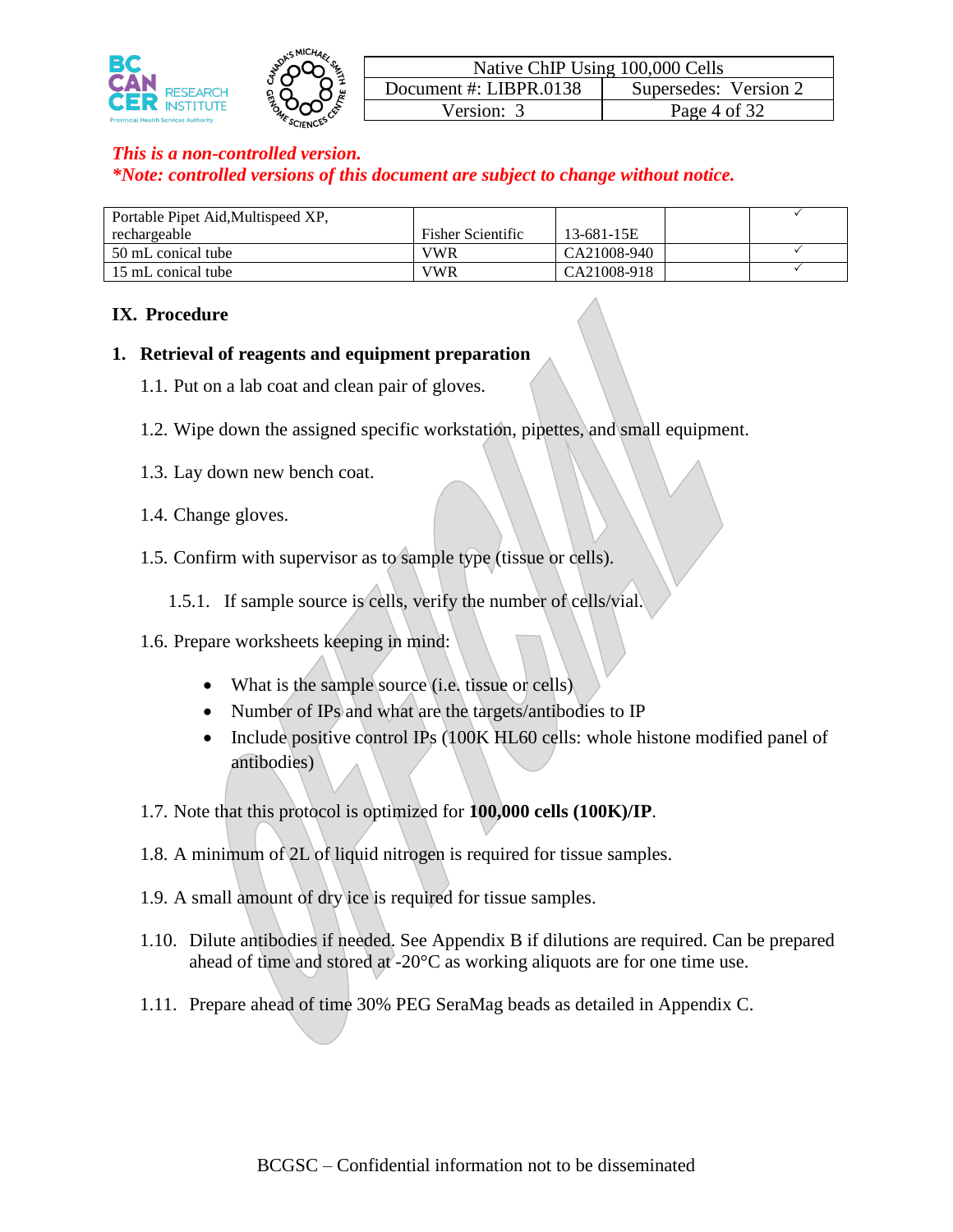

- 1.12. Ensure all buffers, reagents and enzymes have been validated using the Native ChIP production pipeline up to library qPCR QC.
- 1.13. Prepare buffers and reagents and keep on ice.

### **DAY 1**

### **2. Preparation of Ab-Bead Complex**

#### **Prior to starting protocol ensure the following:**

\*Prepare worksheets and plate layout before starting protocol\*

\*\*Ensure there is enough diluted stock of antibodies. See Appendix B if not\*\*

- 2.1. Add 20µL of Calbiochem protease inhibitor cocktail (500x) into 10mL of IP Buffer. (diluting PIC to 1x). Mix well and keep on ice.
- 2.2. Add 100 $\mu$ L of 1M sodium butyrate to give a final concentration of 10mM to IP buffer + 1xPIC. Use this buffer for the entire IP panel as sodium butyrate is a histone deacetylase inhibitor. Mix well and keep on ice.
- 2.3. Retrieve Dynabeads Protein A from the 4°C and mix the bottle very well to achieve homogenous bead slurry. The beads can be vortexed gently.
- 2.4. Label a 1.5mL non-stick tube with 'Dyna A beads' and the date.
- 2.5. Transfer appropriate amount of Dyna A protein beads to the labeled 1.5mL non-stick tube by using the following formula:

(46µL Protein A + dead volume<sup>\*</sup>) x # of IPs = amount of beads **\***dead volume is 3 reactions worth of beads

- 2.6. Place bead tube on magnet stand and let separate. Remove supernatant.
- 2.7. Remove bead tube from magnet stand and place on ice.
- 2.8. Add equal volume of IP Buffer  $+ 1xPIC$  to beads. (1:1 v/v bead : IP buffer)
- 2.9. Mix by pipetting up and down. Ensure the beads are thoroughly mixed.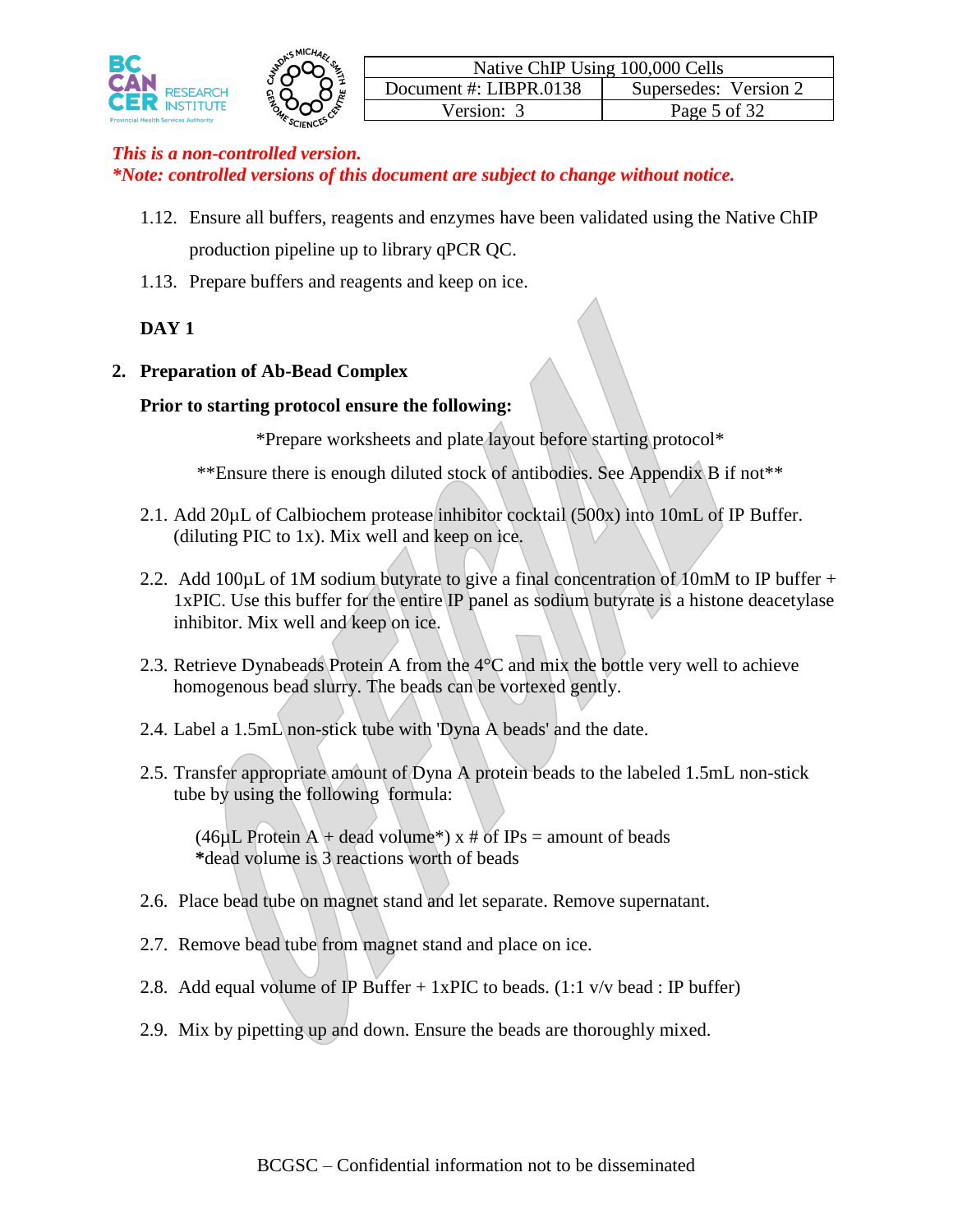

- 2.10. Place bead tube back on magnet stand and let separate. Remove supernatant.
- 2.11. Repeat wash 2 more times with  $IP + 1xPIC$  buffer.
- 2.12. Resuspend beads in equal volume of IP Buffer + PIC. Keep on ice.
- 2.13. On ice, aliquot 46µL of washed Dynabeads per well of sample into a new plate.
- 2.14. On another new plate, aliquot  $130\mu$ L per well of IP buffer + 1xPIC. A reagent trough can be used for this.
- 2.15. Add 20 $\mu$ L of washed Dynabeads to each well containing the 130 $\mu$ L of IP buffer + 1xPIC. Mix by pipetting up and down.
- 2.16. Seal the remaining Dynabeads plate and keep on ice. This will be used for pre-clearing chromatin later.
- 2.17. Addition of Antibodies:

If necessary dilute the stock antibody to a concentration that is reasonable to pipette. See Appendix B, if dilution of stock antibody is necessary. Do not pipette less than 1 $\mu$ L. Add 0.5-1.0 $\mu$ g of antibody to the wells containing Dynabeads and IP buffer + 1xPIC (to plate from Step 2.15) to generate the Ab-bead complex. See Table 1 below for the amount of antibody to add. Ensure that a positive control IP has been set up as well using H3K4me3 antibody.

| <b>Name</b>    | Amount $(\mu g)$ |
|----------------|------------------|
| H3K4me3        | 0.75             |
| H3K4me1        | 0.5              |
| H3K27me3       | 0.5              |
| H3K36me3       | 1.0              |
| <b>H3K27ac</b> | 0.5              |
| H3K9me3        | 0.5              |
|                |                  |

**Table 1: Amount of Antibody**

2.18. Set multi-channel P200 pipette to 100µL and mix each row up and down 10 times. Change tips between each row.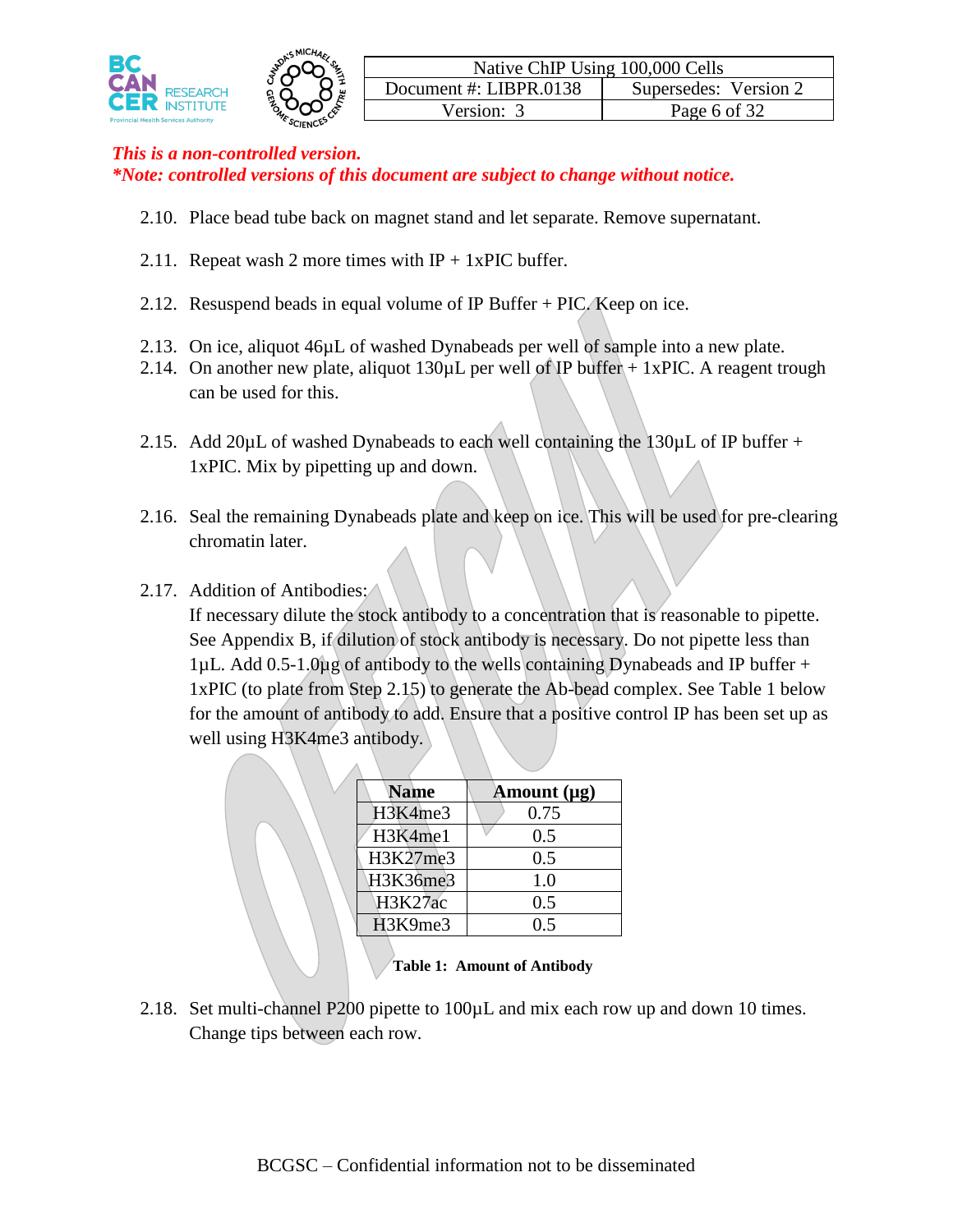

- 2.19. Cover the Ab-bead complex plate with BioRad domed cap strip lids securely. Ensure the beads are mixed thoroughly and no air pockets are visible in the wells. If there are air pockets, gently flick the lid(s) of the wells(s) to disrupt the air pocket.
- 2.20. Incubate the plate at  $4^{\circ}$ C on a rotating platform for a minimum of 2.5 hours or until pre-clearing is done.
- 2.21. Proceed to Step 5 after incubation.

# **3. Cell Lysis and MNase I Digestion of Chromatin**

- 3.1. Retrieve lysis buffer from 4°C and place on ice.
- 3.2. Aliquot 10mL into 15mL tube.
- 3.3. Add 20µL of Calbiochem Protease Inhibitor cocktail (500x) to the buffer. Add 100µLof 1M sodium butyrate, which is an inhibitor of histone deacetylase, to the Lysis Buffer to give a final concentration 10mM. Mix and keep on ice.
- 3.4. Prepare sample for lysis and MNase I digestion.

### **For fresh or frozen 100K cells follow Steps 3.5.1. For tissue samples follow Step 3.6.**

### 3.5. **For Fresh/Frozen Cells:**

- 3.5.1. Verify the number of cells/vial prior to proceeding as mentioned in Step 1.5.1. Consult with supervisor if unsure.
- 3.5.2. Depending on the number of cells/vial and the number of IPs to set up: Thaw 100K cells/1 IP + 1 extra IP (to account for loss) at 37 $\degree$ C for a few seconds in a water bath.

**\*\*For a complete histone panel, use 700,000 cells for 100K IPs. Equally divide the extra 100K cells amongst the 6 IPs of a whole panel; 117K cells / well\*\***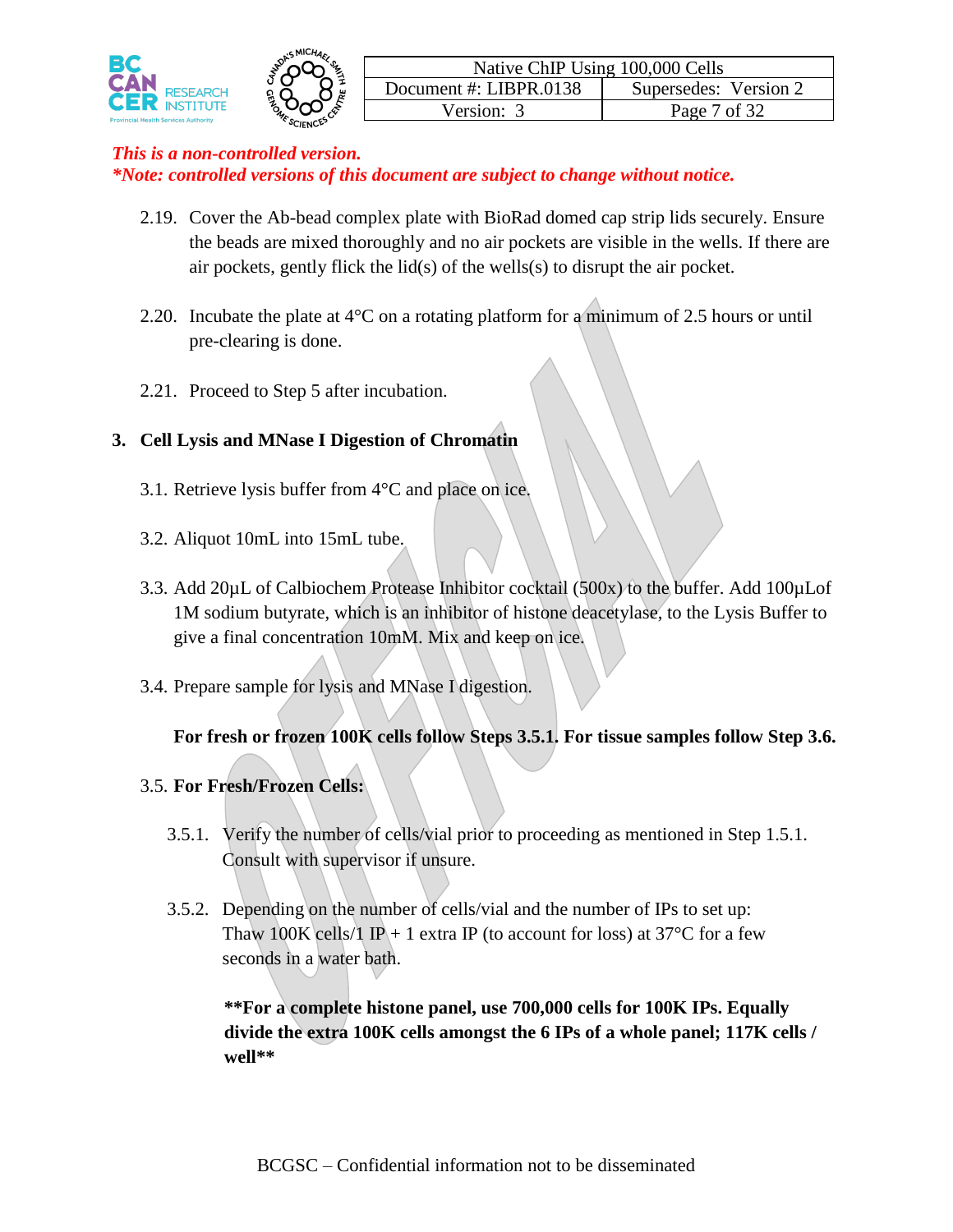



**\*\*\*Any reference to a '100K' IP using a cells sample includes the extra 17K cells\*\*\***

- **Note: If the sample has more than the # of cells required for the Native ChIP process, supervisor will advise to split the frozen cell stock. In that case, please refer to the following instruction in step 3.5.2.1-3.5.2.13:**
- 3.5.2.1. In a 15mL falcon tube, pipette 5mL of PBS and add 10uL of 500x PIC. Keep on ice.
- 3.5.2.2. Pre-chill Eppendorf centrifuge to  $4^\circ$ C.
- 3.5.2.3. Retrieve the source cell tube in a small styrofoam box containing dry ice.
- 3.5.2.4. Label a pre-chilled 1.5mL Eppendorf tubes for each cell aliquot.
- 3.5.2.5. Thaw the source tube quickly either by hand or by dipping in a 37◦C water bath.
- 3.5.2.6. Gently flick the source tube to ensure all the cells are thawed and evenly suspended.
- 3.5.2.7. Add an appropriate amount of PBS containing 1xPIC based on the number of cells reported by the collaborator.
- 3.5.2.8. Mix the cells by pipetting up and down gently to ensure there are no cell clumps.
- 3.5.2.9. Aliquot out, the volume of cells needed into a previously pre-chilled 1.5mL Eppendorf tube.
- 3.5.2.10. Spin down both the source and cell aliquot tubes at 2,655g (5,000rpm in Eppendorf Centrifuge 5417R), for 5 minutes, at 4◦C.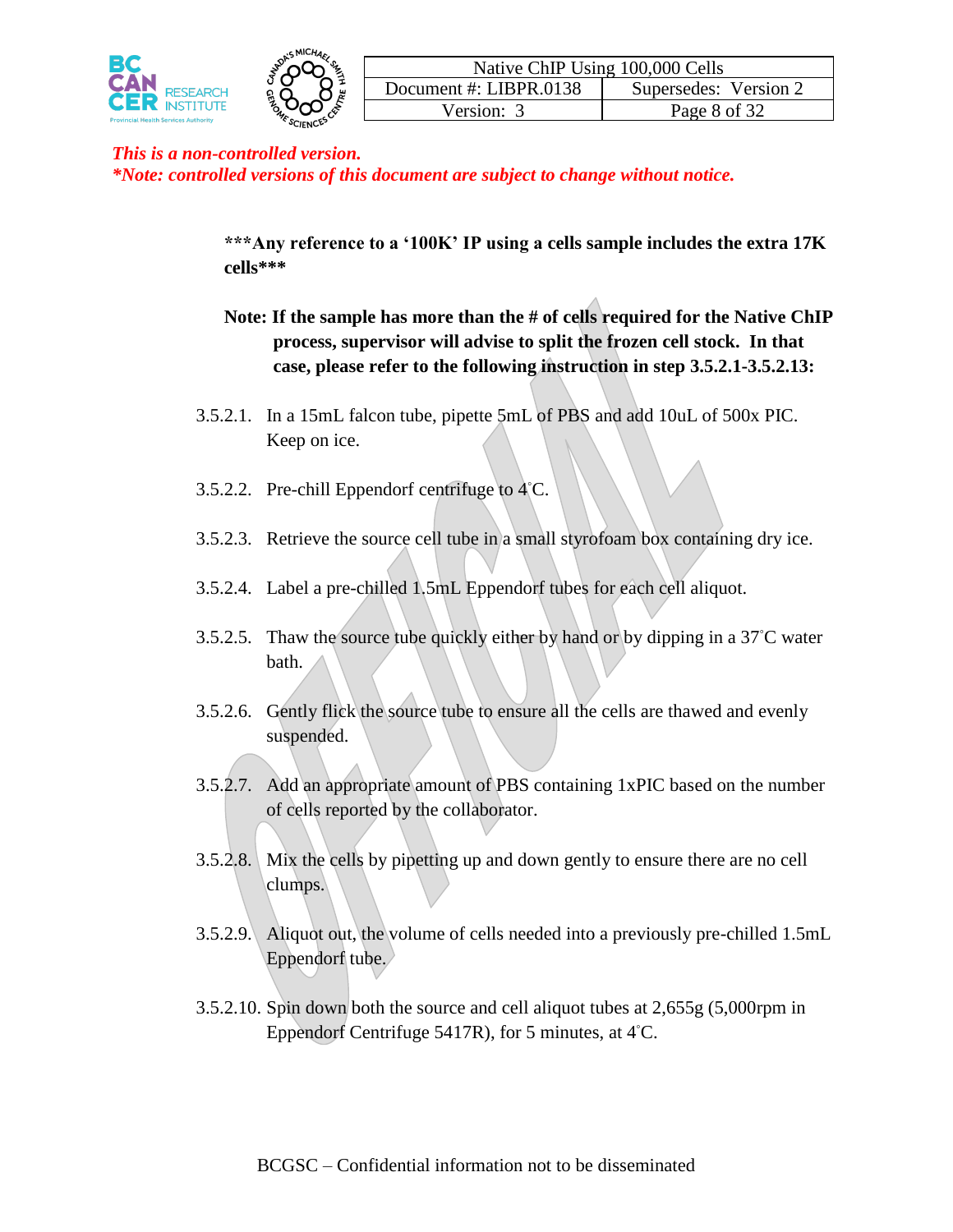

- 3.5.2.11. Pipette off and discard the supernatant from both the source and aliquot cell tubes.
- 3.5.2.12. Place the source tube back on dry ice
- 3.5.2.13. With the cell aliquot, proceed to Step 3.5.3.
- 3.5.3. Top up each 100K worth of cells with 30µL of cold Lysis buffer + 1xPIC per IP. Scale up if necessary. Pipette up and down at least 10 times to mix. Make sure there are no clumps.
- 3.5.4. Also thaw out a pellet of HL60 cells as a positive control. Follow Step 3.6.20.
- 3.5.5. Transfer each 100K cell lysate to each well of a 96 well plate. Refer to the plate layout worksheet to ensure that the correct lysate is transferred to the correct well in the Ab-bead complex plate.
- 3.5.6. Cover the plate with a plastic seal and incubate on ice for 20 minutes. During this incubation prepare MNase I dilution and master mix as described in Step 3.7.

#### 3.6. **For Tissue Samples:**

- 3.6.1. Ensure 2L of liquid nitrogen and a small quantity of dry ice is present in the lab before starting.
- 3.6.2. To cut a piece of tissue from the original source, collect the following items per 1 **sample** and put them in the -80°C for at least 1 hour prior to cutting the tissue. It is also acceptable to put the apparatus and supplies in the -80°C overnight. **It is crucial that all reagents and supplies used in cutting and grinding of the tissue remain extremely cold.**
	- Steel plate
	- 2 razor blades
	- 1 disposable forcep
	- 1 small petri dish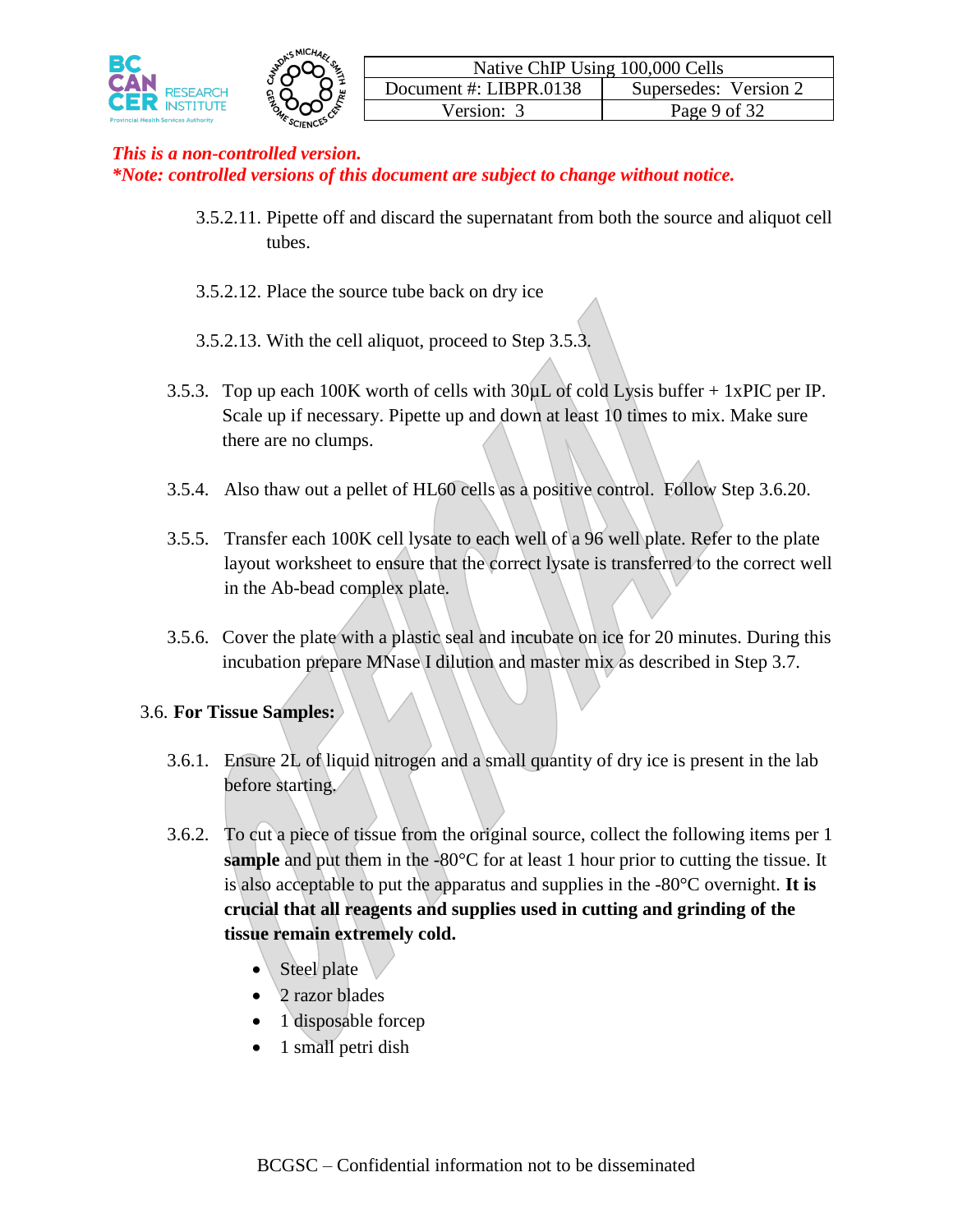

- large lid of a styrofoam box
- 1 non-stick 1.5mL tube
- 15mL tube (to hold disinfected pestle)
- Mini Mortar and Metal Pestle Set (ensure it is thoroughly disinfected with DNA Away, rinsed with sterile ultrapure water, and then wiped with 70% ethanol.

### **\*If working with multiple tissue samples, gather all the supplies needed. See Steps 3.6.23-3.6.30 for additional set up of processing multiple tissue samples.**

- 3.6.3. Prepare the BSC by turning it on for 15-20 minutes before use. After purging the BSC, wipe it clean with T36 disinfectant. Wipe with 70% ethanol to remove traces of T36 disinfectant. Tape a small biohazard waste bag to the inside wall to dispose off any biohazard waste.
- 3.6.4. Wipe down the bottom of the non-consumable supplies with 70% ethanol and transfer all items from Step 3.6.2 into the BSC carefully. It is not necessary to wipe down the steel plate as it was previously decontaminated.
- 3.6.5. Transfer dry ice into the large styrofoam lid, in a single layer. Lay the steel plate onto the dish. Onto the lid containing dry ice, place the remaining supplies except the mini mortar. Ensure the supplies are fully covered by dry ice.
- 3.6.6. Carefully transfer liquid nitrogen into the mortar bowl. Fill the bowl about half way to avoid spilling once the mortar is placed back onto it. Tightly secure the mortar onto the bowl to prevent rapid evaporation of the liquid nitrogen. Place the 1.5mL non-stick tube in the tube holder of the mortar bowl. See Figure 1 for set up.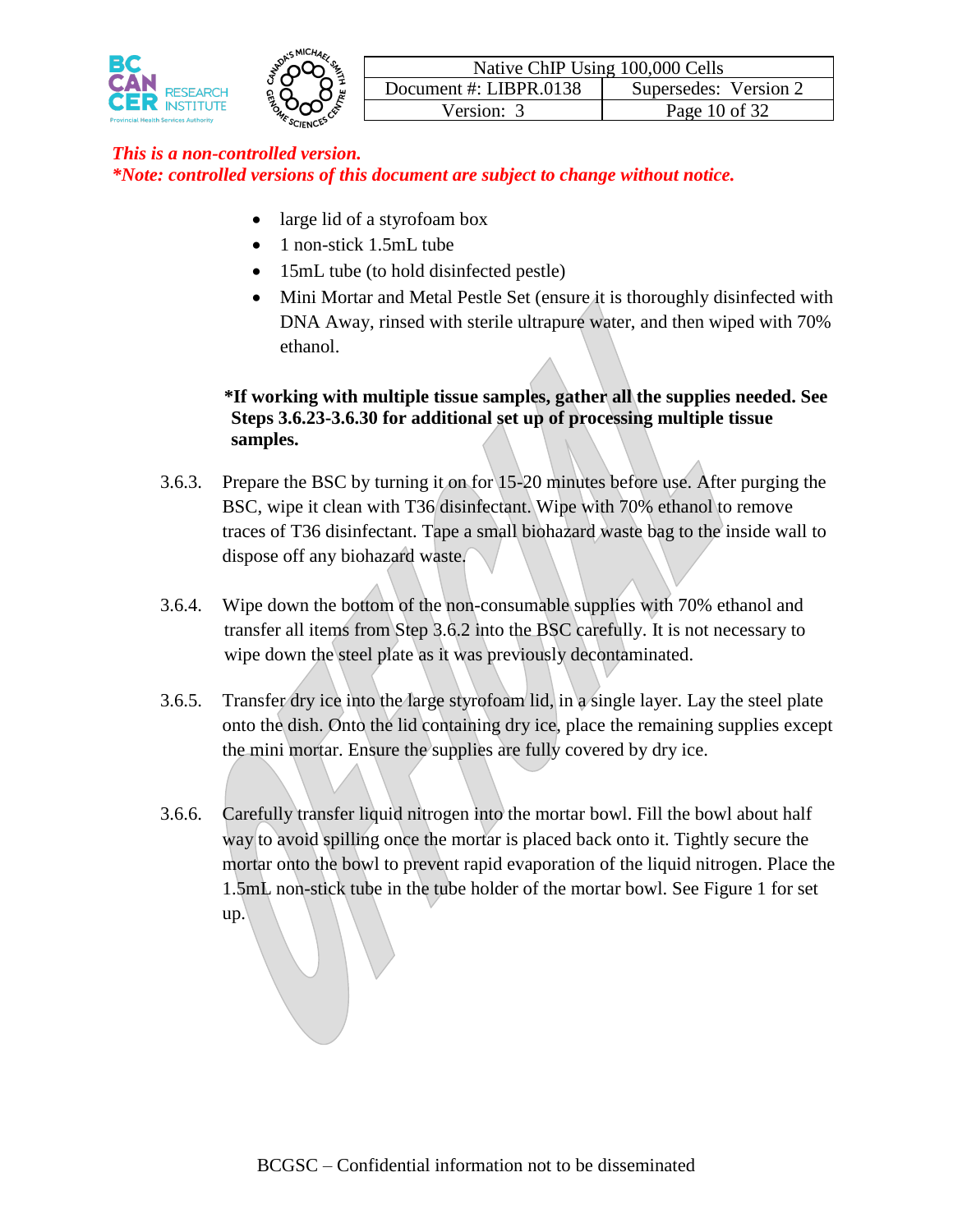



#### **Figure 1: Adding liquid nitrogen to mortar bowl**

- 3.6.7. Wait until the mortar and the bowl become 'frosty' to start. This will take around 5 minutes. The apparatus will stay extremely cold for about 10 minutes before the liquid nitrogen needs to be topped up. It is important to work fast but safely.
- 3.6.8. Retrieve the source tissue on dry ice. Leave on dry ice until ready to cut.
- 3.6.9. Place the small petri dish onto the steel plate, and leave open. Carefully remove paper protection wrap from 1 or 2 razor blades and place in the lid of the petri dish. Try to minimize handling to prevent warming up of supplies.
- 3.6.10. Change gloves and double gloving is optional. Transfer the source tissue onto the small petri dish. Cut a small piece using the chilled razor blade(s), approximately 2mm<sup>3</sup>. Be extremely careful when cutting the tissue. If necessary, use the lid of the petri dish as a shield to deflect any tissue(s) piece(s) that become airborne.  $2mm<sup>3</sup>$  of tissue is required only if setting up a whole histone modification panel (6) IPs). Adjust the amount of tissue to be cut if setting up fewer or more IPs. Quickly transfer the source tissue back into source tube and put on dry ice. Consult with supervisor if unsure of size amount.
- 3.6.11. Transfer the cut tissue into the chilled 1.5mL non-stick tube sitting in the mortar bowl using the razor blade or disposable forceps. Leave the lid open.
- 3.6.12. Using the chilled metal pestle, apply controlled yet substantial pressure against the frozen tissue piece while turning the pestle within tube. The tissue should pulverize into a powder within a few turns.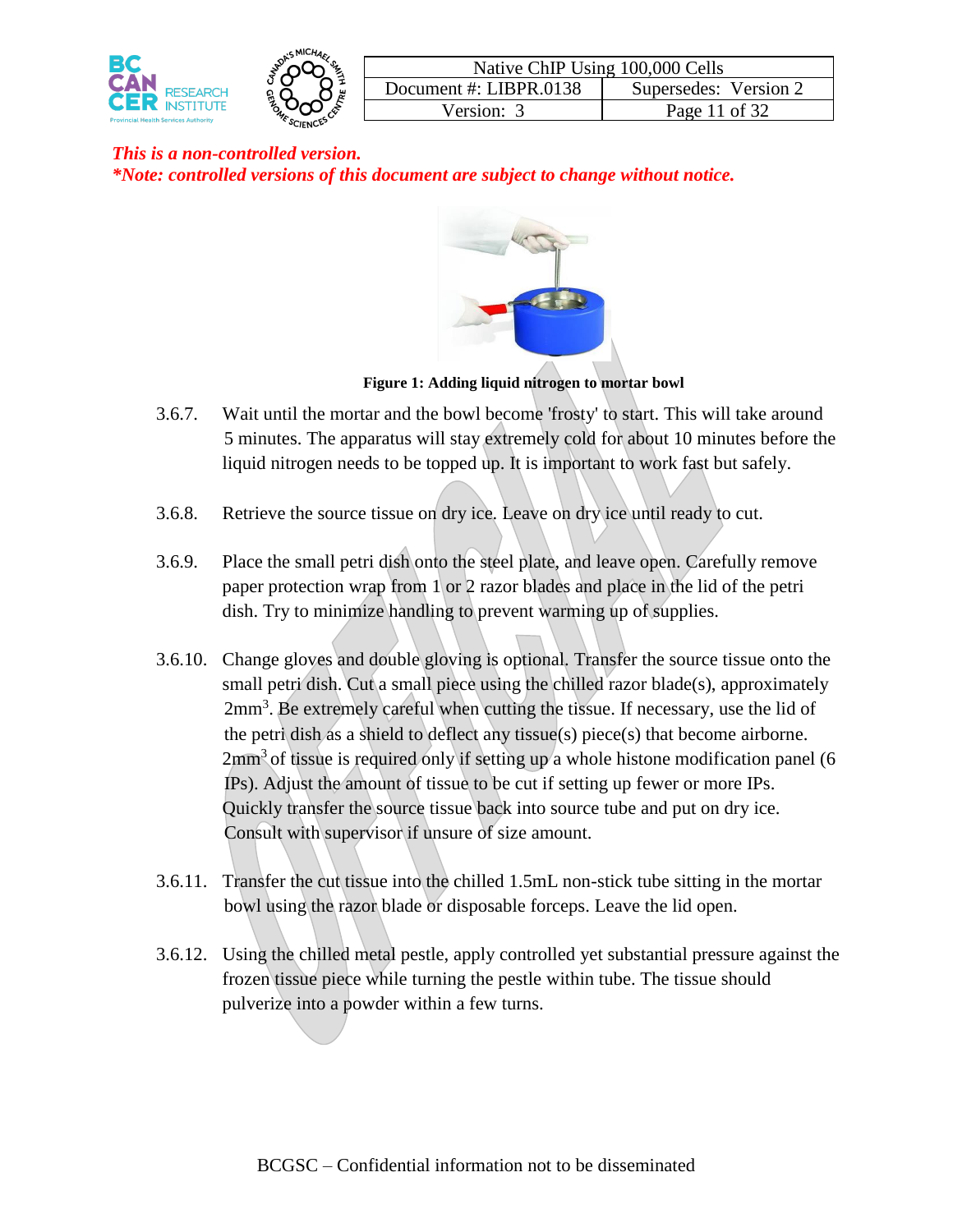

- 3.6.13. **DO NOT** remove the tube from the tube holder of the mortar as this action will thaw the tissue. If it is absolutely necessary to check the grinding efficiency, place the tube immediately on dry ice. Also keeping the metal plunger in the air will warm it up as well. Be aware of all supplies and apparatus as this process is only successful if everything is very cold, at the same time ensure your safety.
- 3.6.14. After the grinding, place the tube on dry ice.
- 3.6.15. Remove the sample tube from dry ice and carefully add  $30\mu$ L of Lysis Buffer + PIC + 10mM sodium butyrate /IP. Scale up if required as noted below. Once the ground up tissue is resuspended, it is safe to put the tube on wet ice. With the tube in one hand, ensure the ground up tissue thaws as it is being lysed at the same time.

# \***For an entire histone modification panel: (6 IPs + 1 extra for loss) 30µL=210µL Lysis Buffer + PIC +** 10mM Sodium butyrate **\***

- 3.6.16. Pulse spin very gently if necessary to bring down any lysis buffer from the sides of the tube. Leave sample tube on wet ice for 10 minutes once the ground up tissue has thawed. During the 10 minutes incubation proceed to Step 3.6.20 at the 6 minutes mark.
- 3.6.17. Pulse spin the tube on a microfuge to pull down cellular debris. Gently put back on ice to avoid disturbing the pellet.
- 3.6.18. Carefully and thoroughly transfer the supernatant, which contains the chromatin, to a fresh 1.5mL non-stick tube. Avoid disturbing the pellet.
- 3.6.19. Put sample tube back on wet ice and equally distribute the supernatant amongst wells assigned for an IP of a 96-well plate. See plate layout worksheet. For example, if the entire histone modification panel of antibodies is going to be used then equally divide the supernatant amongst 6 assigned wells.
- 3.6.20. Pull out HL60 control cells from the -80°C freezer on dry ice. Each cell pellet is at 1 million cells/100 $\mu$ L of lysis buffer 1xPIC +10mM Sodium butyrate. Add 150µL of lysis buffer + PIC+ 10mM sodium butyrate, thaw and resuspend cells simultaneously. Submerge the tube in a 37°C water bath for a quick thaw, is an option as well. Aliquot 30µL of cell suspension to appropriate assigned wells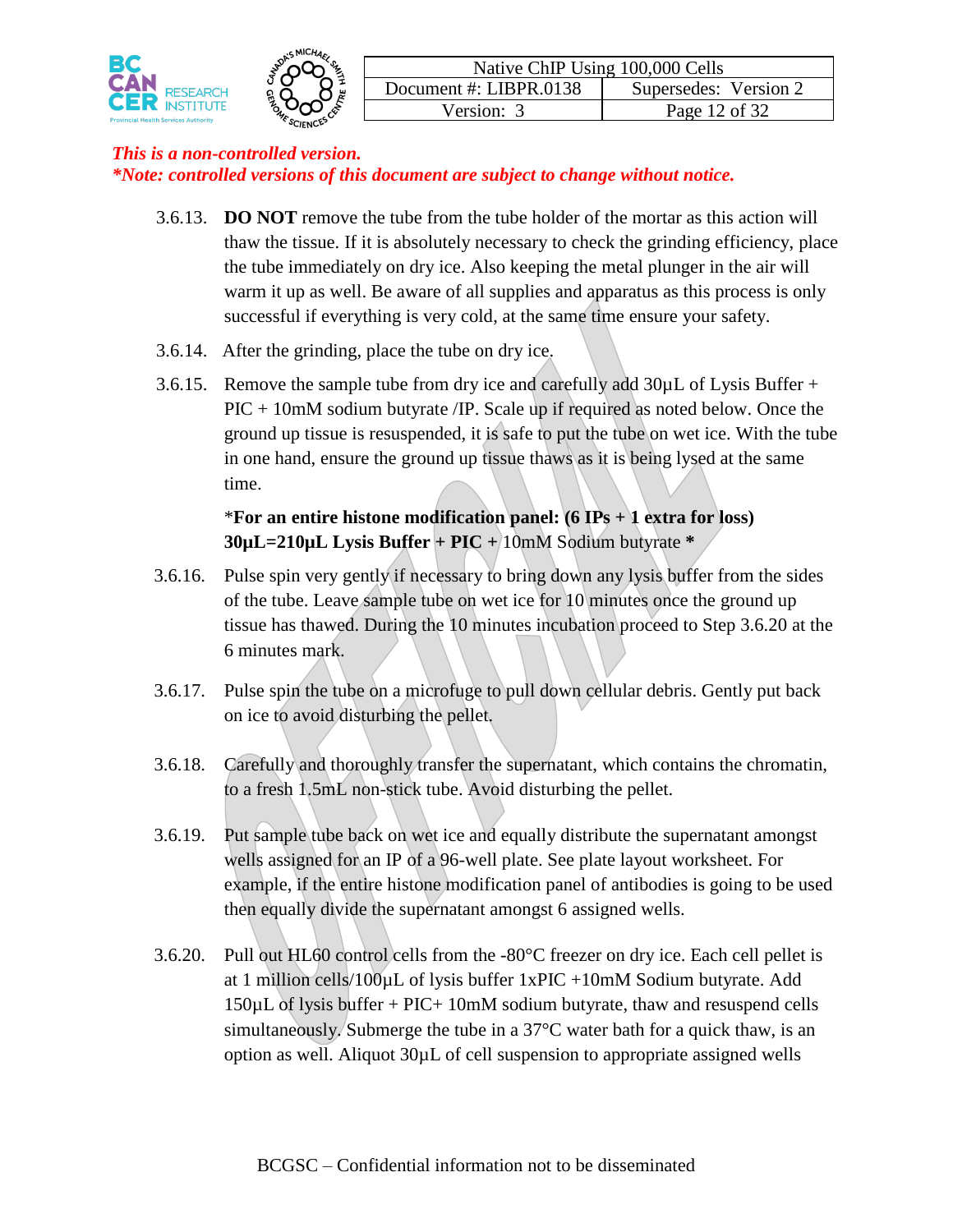

according the plate layout worksheet. There will be approximately 117K cells/well for a 100K IP.

- 3.6.21. Cover the plate with a seal and let incubate on ice for 20 minutes. It is safe to go over by 5-10 minutes since there is PIC present in the lysis buffer.
- 3.6.22. During the 20 minutes incubation, proceed to Step 3.8-3.16 BUT DO NOT ADD the micrococcal nuclease until ready to proceed to the digestion step. After the 20 minutes incubation is complete, proceed to **Step 3.17**.
- 3.6.23. If processing multiple tissue samples it is necessary to keep the pulverized tissue frozen as subsequent samples are being cut and crushed. Until all samples are processed, they can be thawed all at once for lysis and subsequent steps. Along with the supplies listed in Step 3.6.2, a few additional items are required and are listed below:
	- Small container of liquid nitrogen close by in case a top up is required
	- 15mL falcon tube(s) containing 9mL DNA Away
	- 1 falcon tube to hold disinfected pestle
	- squirt bottle with ultrapure water
	- P200 pipette and filtered tips
	- lid of a large styrofoam box filled with 1 layer of dry ice pellets
	- small styrofoam box filled with wet ice to contain lysis buffer
	- 1 non-stick tube/sample pre-labeled with sample ID on lid and side of tube with a permanent marker
- 3.6.24. See Figure 2 below as an example of processing multiple tissue samples. As visualized a substantial amount of supplies are required. Ensure the set up follows proper aseptic techniques as best as possible and the flow of work starts at one end of the BSC and ends at the other, as directed in Figure 2 as well. This also provides guidelines to ensure safety of the user as well. This allows minimum disruption of the airflow as possible.

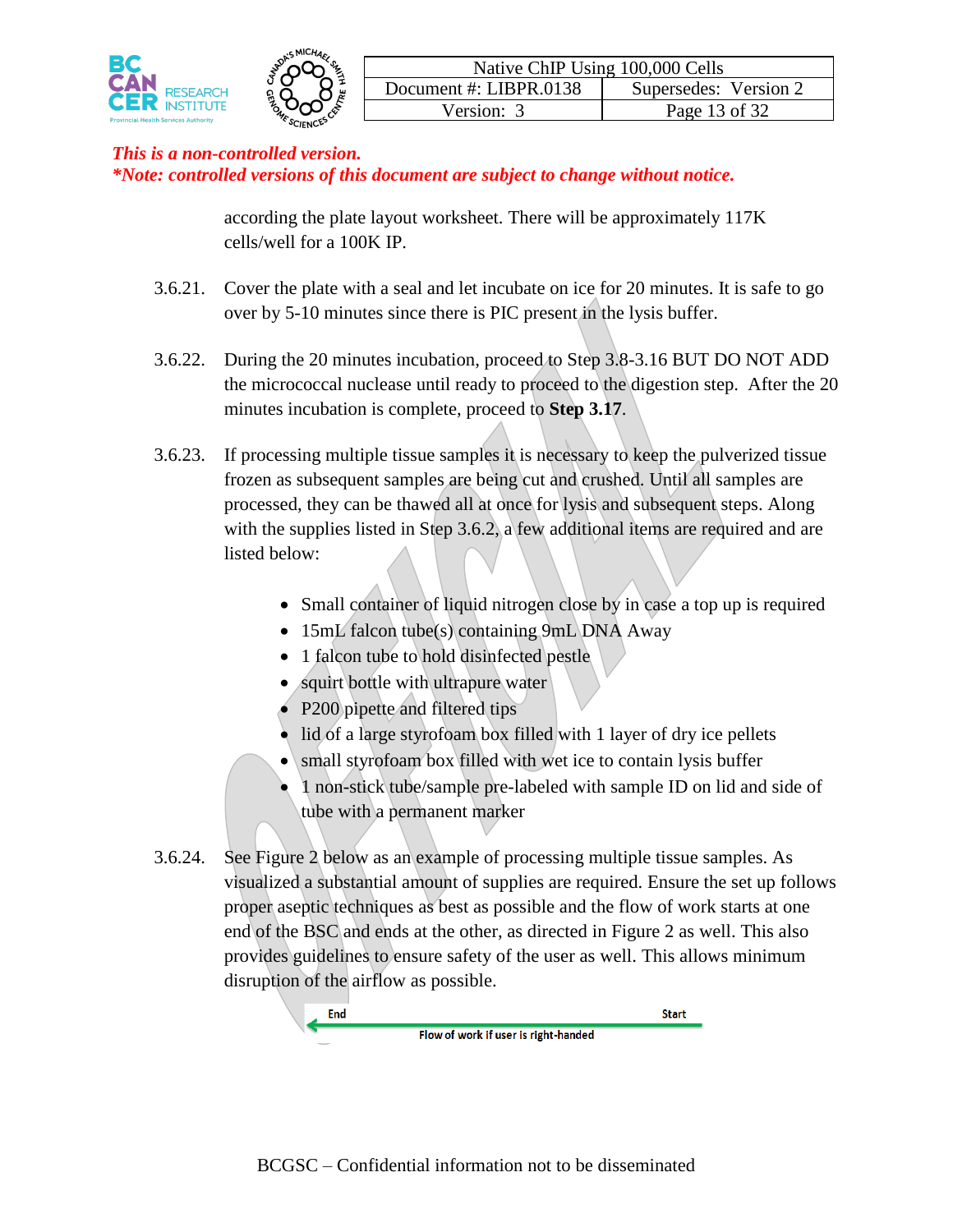



**Figure 2: Additional Set Up For Processing Multiple Tissue Samples**

- 3.6.25. Retrieve the tissue source tubes on dry ice. Process 1 sample at a time. After cutting the tissue sample, place any remaining piece(s) back into source tube. Immediately put back on dry ice to avoid thawing. Once the cut tissue piece has been pulverized, snap the lid shut while the tube is still in the mortar.
- 3.6.26. By holding the tube firmly on the top (closest to the lid), transfer it to box containing dry ice. This is to prevent the tissue from warming up.
- 3.6.27. Immerse the metal portion of the pestle used to grind the tissue piece into a tube containing DNA Away. Leave for about 1 minute to disinfect. Pull it out, rinse the pestle with ultrapure water and wipe dry with a kimwipe. Remove traces of water by spraying with 70% ethanol and wipe dry. Put the pestle in a clean 15mL tube that has been sitting in dry ice to keep thoroughly cold.
- 3.6.28. Change gloves and proceed to the next sample.
- 3.6.29. Once all samples have been processed, safely remove all tubes from liquid nitrogen and add  $30\mu L$  of lysis buffer + PIC + 10mM sodium butyrate /IP. Scale up as required. Resuspend slowly by pipetting up and down and place on wet ice to let completely thaw. Continue protocol with Step 3.6.16.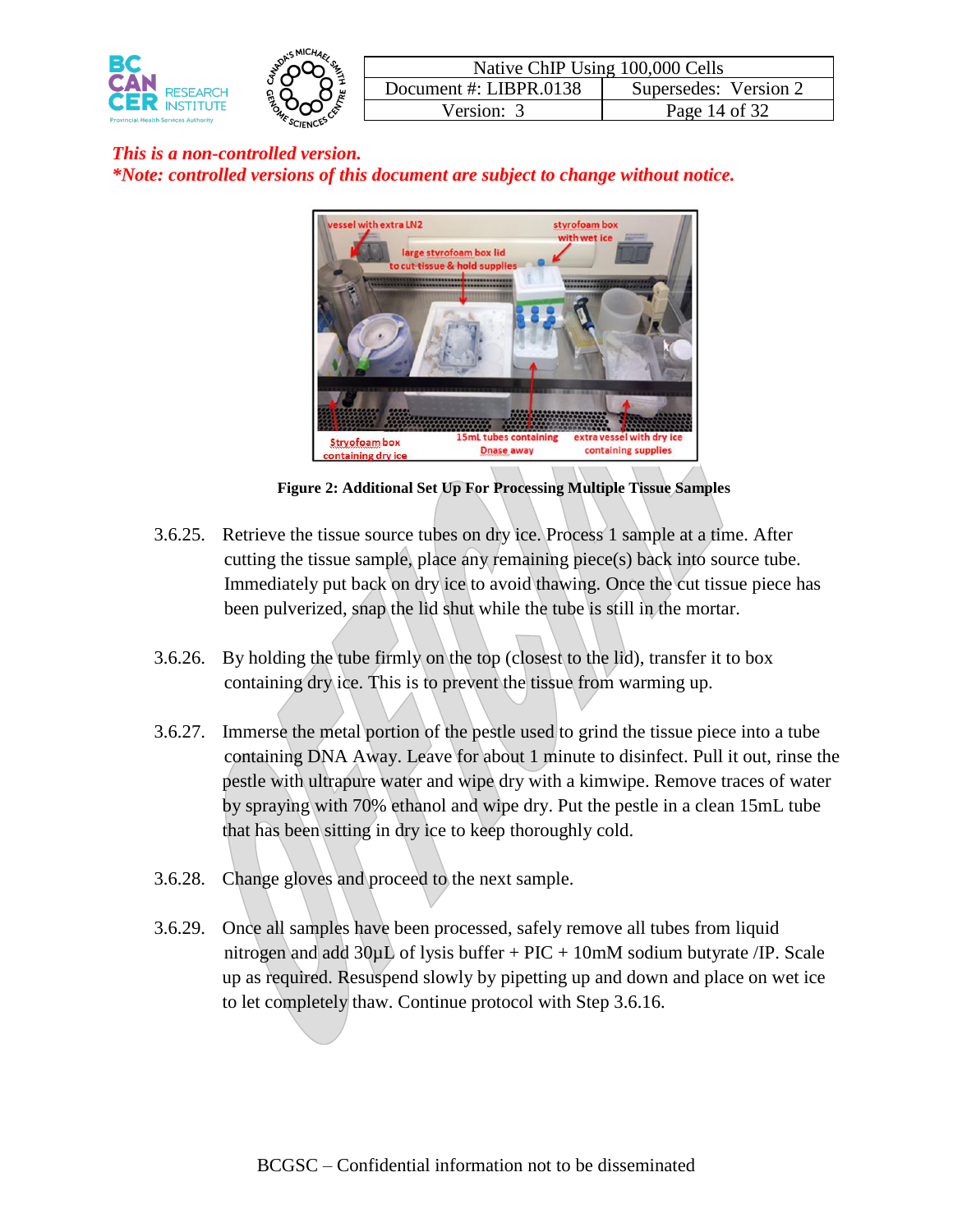

- 3.6.30. When ready, carefully and thoroughly clean and tidy the BSC, discarding all disposable supplies that came into contact with tissue into the biohazard waste bag. Dispose of razors into the sharps container. Soak the mortar bowl, pestle and steel plate in DNA Away and then in ultra pure water to disinfect. Remove traces of water by spraying with 70% ethanol.
- 3.7. Prepare the MNase I dilution buffer in a 1.5mL tube, as according to Table 2. Make sure to mix it very well and keep it on ice. Make the buffer **fresh** for every use.

| <b>Reagent</b>                          |  | Amount (µL) |  |  |
|-----------------------------------------|--|-------------|--|--|
| 1M Tris, pH 7.5                         |  | 10          |  |  |
| 5M NaCl                                 |  |             |  |  |
| 0.5M EDTA                               |  |             |  |  |
| Glycerol                                |  | 500         |  |  |
| <b>Ultrapure Water</b>                  |  | 478         |  |  |
| <b>Table 2: MNase I dilution buffer</b> |  |             |  |  |

3.8. Dilute Stock MNase enzyme (2000U/µL):

| <b>Amount of Cells</b> | <b>Dilution Factor</b> | <b>Amt Dilution Buffer</b><br>$(\mathbf{u}\mathbf{L})$ | <b>Amt Stock Enzyme</b><br>$(\mathbf{u}\mathbf{L})$ |
|------------------------|------------------------|--------------------------------------------------------|-----------------------------------------------------|
| $100\mathrm{K}$        | $1/10$ (200U/ $\mu$ L) |                                                        |                                                     |

**Table 3: Dilution of Stock MNase Enzyme**

- 3.9. Mix well by pipetting gently up and down. Scale up if needed. Avoid pipetting less than 2µL of enzyme. Keep diluted enzyme on ice.
- 3.10. Prepare the MNase I digestion Master Mix in a 1.5mL tube, based on the worksheet.

| <b>Reagent</b> | Volume $(\mu L)/Rxn$ |
|----------------|----------------------|
|                |                      |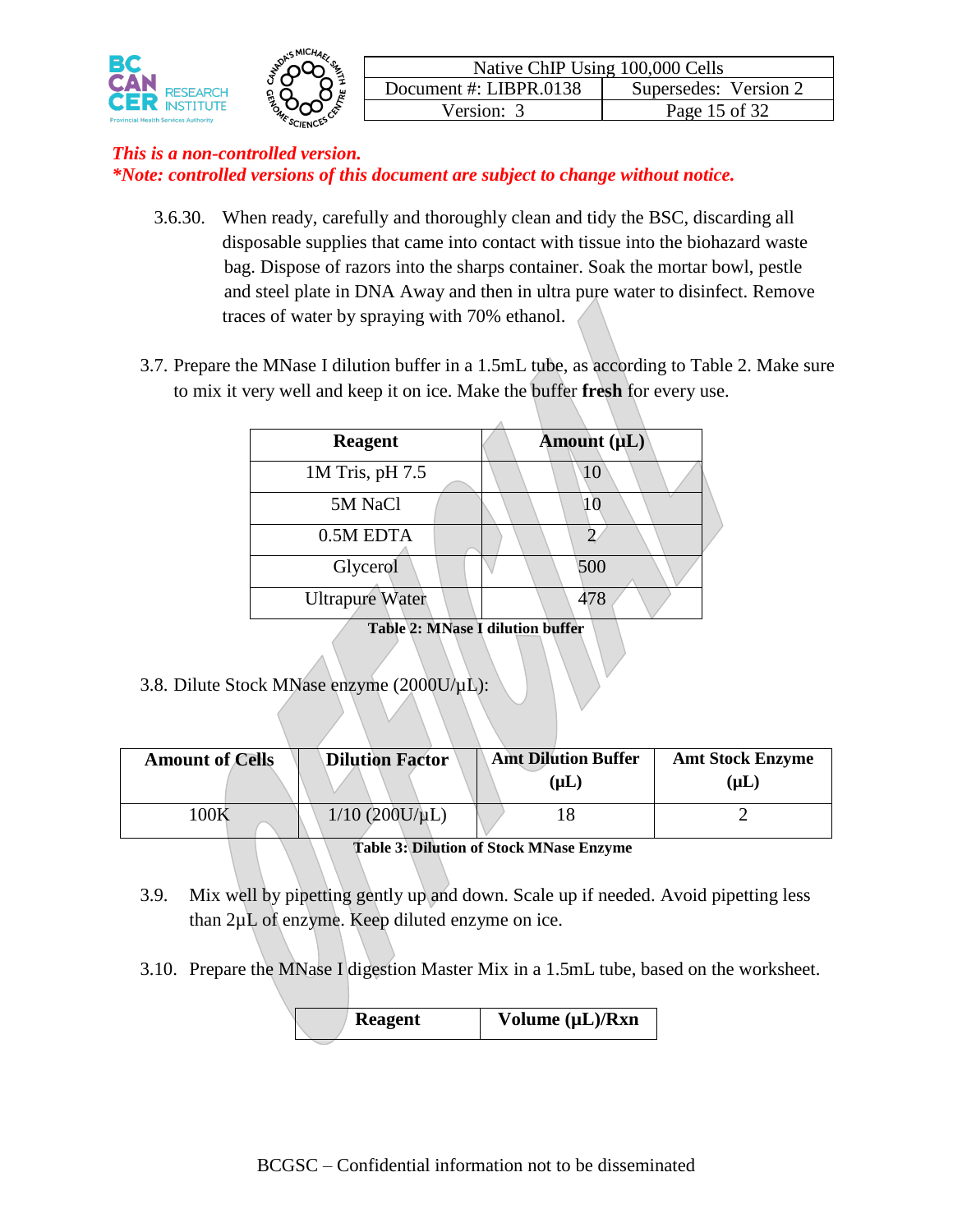

| $20mM$ DTT*            |      |
|------------------------|------|
| MNase $(200U/\mu L)$   | 0.45 |
| 10X MNase Buffer       |      |
| <b>Ultrapure Water</b> | 4.5  |
| <b>Total/Reaction</b>  |      |

 **Table 4: MNase I Digestion Master Mix**

\*Note: 1M DTT stock is diluted to 200mM which is further diluted 1:10 to get 20mM.

- 3.11. Mix the brew very well by pipetting up and down slowly. Keep on ice.
- 3.12. Turn on thermoblock and set temperature to 25°C.
- 3.13. In a new 96 plate aliquot  $10\mu L$  of the MNase I Master Mix per each row of samples plus 5µL of dead volume. Keep on ice.

Example: For 2 rows the volume should be  $(10\mu L \times 2) + 5\mu L = 25\mu L$ /well x # of IPs.

3.14. Aliquot 1% Triton-X100 containing 1% DOC into a new 96-well plate. Label the plate. Aliquot 5.5µL per each row of samples plus 5µL of dead volume. Keep on ice.

Example: For 2 rows the volume should be  $(5.5 \mu L \times 2) + 5 \mu L = 16 \mu L/well \times #$  of IPs.

3.15. In a new 96 well plate, Aliquot 5.5µL of 250µM EDTA per each row of samples plus 5µL of dead volume. Keep at room temperature.

Example: For 2 rows the volume should be  $(5.5 \mu L \times 2) + 5 \mu L = 16 \mu L/well \times #$  of IPs.

- 3.16. After the lysates finish incubating for 20 minutes on ice, remove the plate from ice and put on the bench for a few minutes.
- 3.17. It is important to ensure the plate is at room temperature, before proceeding to the next step.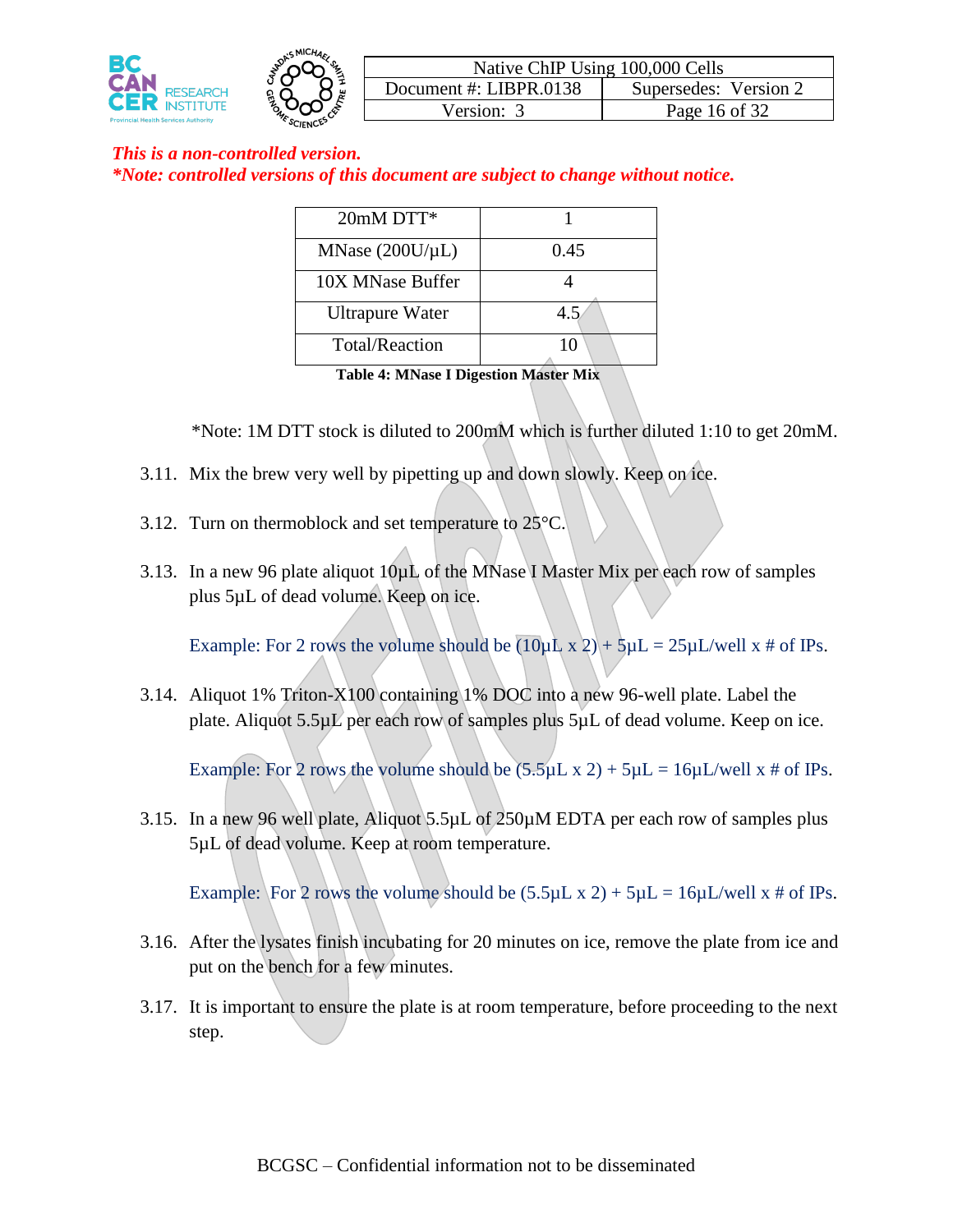

- 3.18. If necessary, pulse spin the plate at room temp, at 1500rpm.
- 3.19. Place the plate on the thermoblock preheated to 25°C. Using a P20 multichannel pipette, add 10µL of MNase I Master Mix to the first row of samples.
- 3.20. Mix by pipetting up and down 15times. Start the timer for 6 minutes. Gently place a cover seal on the plate and let incubate at  $25^{\circ}$ C on a thermoblock with lid on.
- 3.21. Proceed to the second row, if required. Make note of the mixing time.

### **Note: Do not process more than 2 rows at a time to make sure that each digestion is exactly for 6 minutes.**

- 3.22. At the halfway mark of the incubation time, remove seal and mix by pipetting up and down 10 times. Cover with a plastic seal. Change tips between rows.
- 3.23. Add 5.5µL of 250µM EDTA, with the plate on the thermoblock, to stop the digestion using a P20 multichannel pipette. Set the pipette to  $20\mu L$  and mix 15 times by pipetting up and down at room temp. Repeat with the second row if necessary. Ensure timing is equal between rows.

### **Note: This step should be performed so that each row of samples is digested with MNase I for exactly 6 minutes.**

- 3.24. Repeat the process of MNase I digestion  $+$  EDTA quenching 2 rows at a time if processing more than 2 rows of samples.
- 3.25. When completed place the plate on ice.
- 3.26. Using a P20 multichannel, add 5.5µL of 1% Triton-x100 containing 1% DOC into each row of samples. Adjust the pipette volume to setting to 20µL and mix 15 times by pipetting up and down.
- 3.27. Seal the plate with a plastic cover, and spin at 200g, for 1 minute, at  $4^{\circ}$ C.
- 3.28. Incubate on ice for 20 minutes. Proceed to Step 4.1 during incubation time.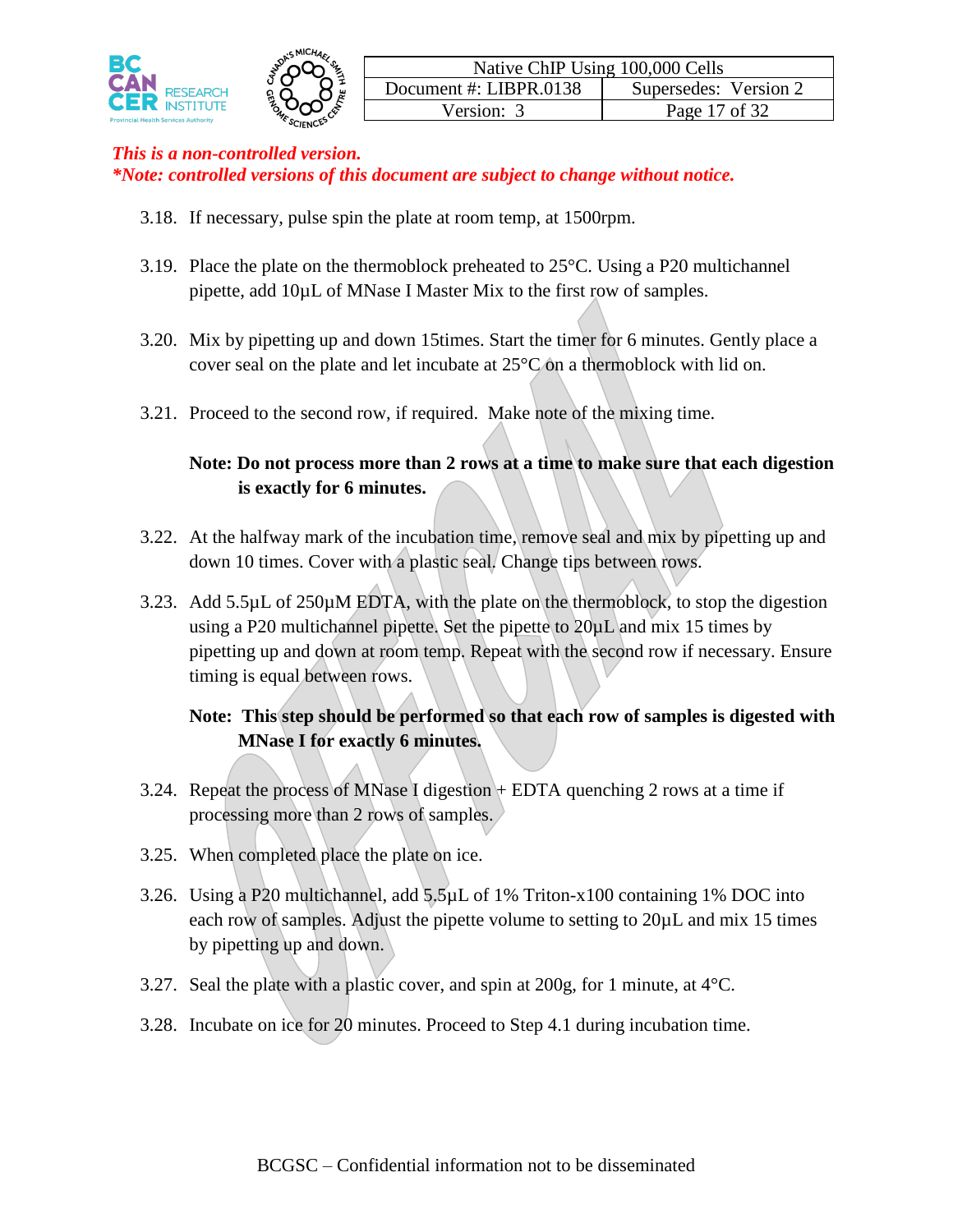

#### **4. Input Separation and Pre-clearing**

- 4.1. While the MNase I digestion plate is incubating, aliquot 130 $\mu$ L of IP Buffer + 1xPIC + 10mM sodium butyrate into 1 row of a new 96-well plate, if working with just one row. Seal plate with plastic cover and keep on ice. If processing multiple rows of samples pour the IP Buffer  $+ 1x\text{PIC} + 10\text{mM}$  Sodium butyrate into a disposable plastic reservoir.
- 4.2. After 20 minutes incubation, using a P200 pipette pool all samples (of the same cell type) into a clean non-stick 1.5mL tube. Mix well by gently inverting tube and pulse spin. Transfer  $12\mu L$  of the pool into a new non-stick  $1.5\mu L$  tube. This will be the INPUT DNA for that sample. Store at 4°C until the following day.
- 4.3. Using a P200 pipette measure the volume of each pool. Note the volume. Distribute the sample equally (amongst number of IPs to set up) into a new 96 well plate. Put plate on ice. (See worksheet for plate layout).
- 4.4. Add 100-110 $\mu$ L of IP Buffer + 1xPIC + 10mM sodium butyrate (from Step 4.1) to each sample well and mix 10x by pipetting up and down. If the volume of the chromatin/IP is high ( $>50 \mu L$ ), add 100  $\mu L$ . If the volume of the chromatin/IP is  $<50 \mu L$  then, add 110  $\mu$ L of the IP Buffer + 1xPIC + 10mM Sodium Butyrate per well for the entire IP panel. Make sure that each well is well mixed before proceeding to the next step. Keep plate on ice.
- 4.5. Retrieve the pre-washed and aliquoted Dynabeads that were kept on ice from Step 2.16.
- 4.6. Using a P20 multichannel pipette, mix the beads by pipetting up and down a few times. Try not to introduce bubbles.
- 4.7. Using a P20 multichannel pipette, transfer 20µL of beads to each well of sample. After each addition, mix up and down a few times. Use fresh tips for each row.
- 4.8. To make sure that the samples are well mixed, use a P200 multichannel pipette set to 100µL and mix each row 10 times by pipetting up and down. Change tips between rows.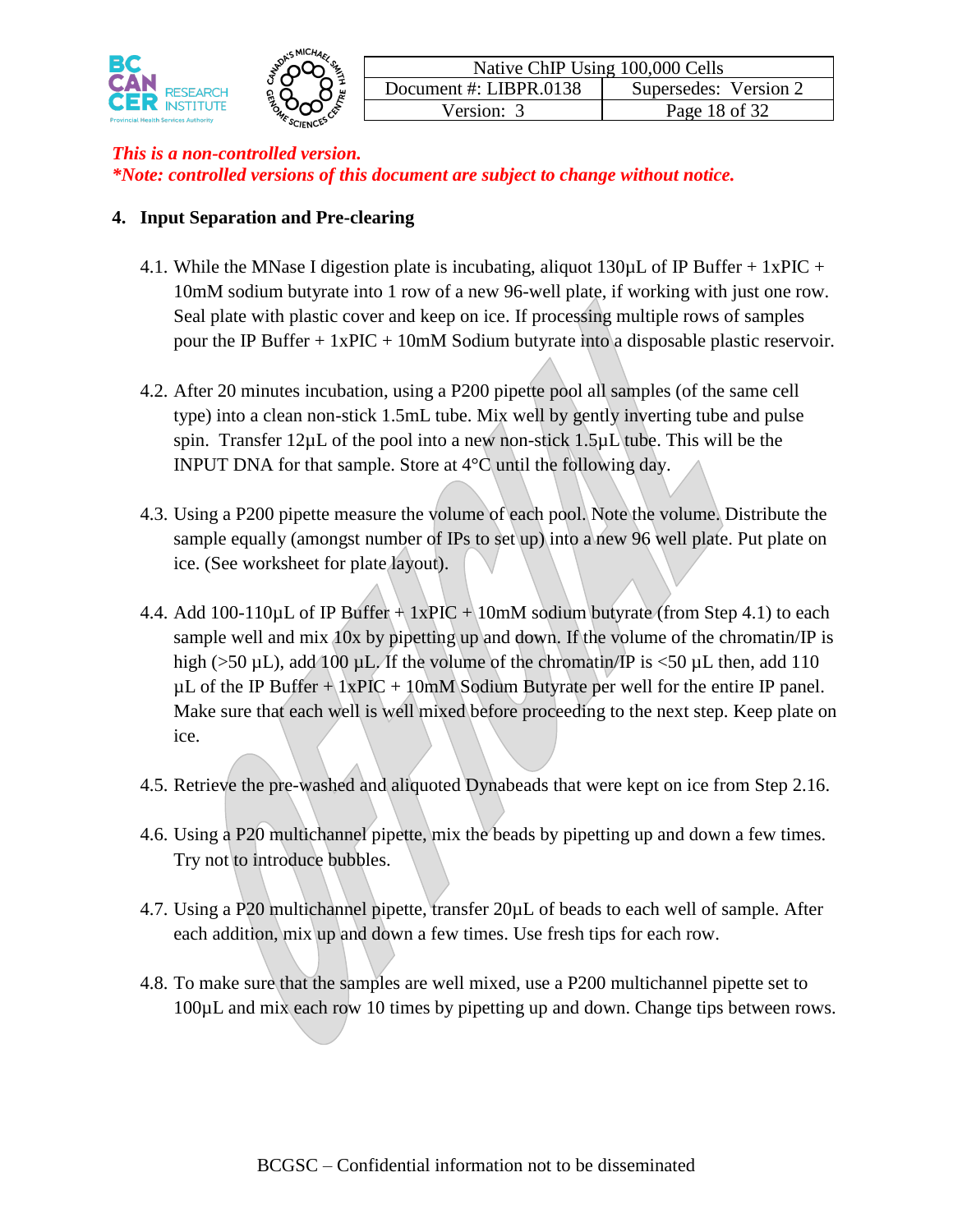

- 4.9. Seal the plate very well with Biorad domed cap strip. Ensure there are no air bubbles present in the wells. If there are, gently flick the wells to pop them.
- 4.10. Incubate the plate on a rotating platform at  $4^{\circ}$ C for 1.5 hour.

### **5. Immunprecipitation Reaction**

- 5.1. Place the Ab-Bead complex (from Step 2.20) on a magnet and wait for the beads to separate.
- 5.2. Carefully remove and discard the supernatant.
- 5.3. Remove the plate from the magnet and place it on ice.
- 5.4. Place the pre-clearing reaction plate (from Step 4.10) on a magnet and wait for the beads to separate.
- 5.5. Set the P200 multichannel pipette to 160µL and transfer the supernatant from the preclearing reaction plate to the Ab-bead complex plate kept on ice. Ensure that no beads are transferred.
- 5.6. Repeat the transfer using a low volume multichannel pipette to ensure all of the supernatant from the pre-clearing reaction plate has been transferred to the Ab-bead complex plate.
- 5.7. Gently mix 15 times by pipetting up and down. Ensure no air bubbles are present in the wells. Gently flick the plate if there are to pop them.
- 5.8. Seal the plate well with domed cap strip and incubate at 4°C on a rotating platform over night.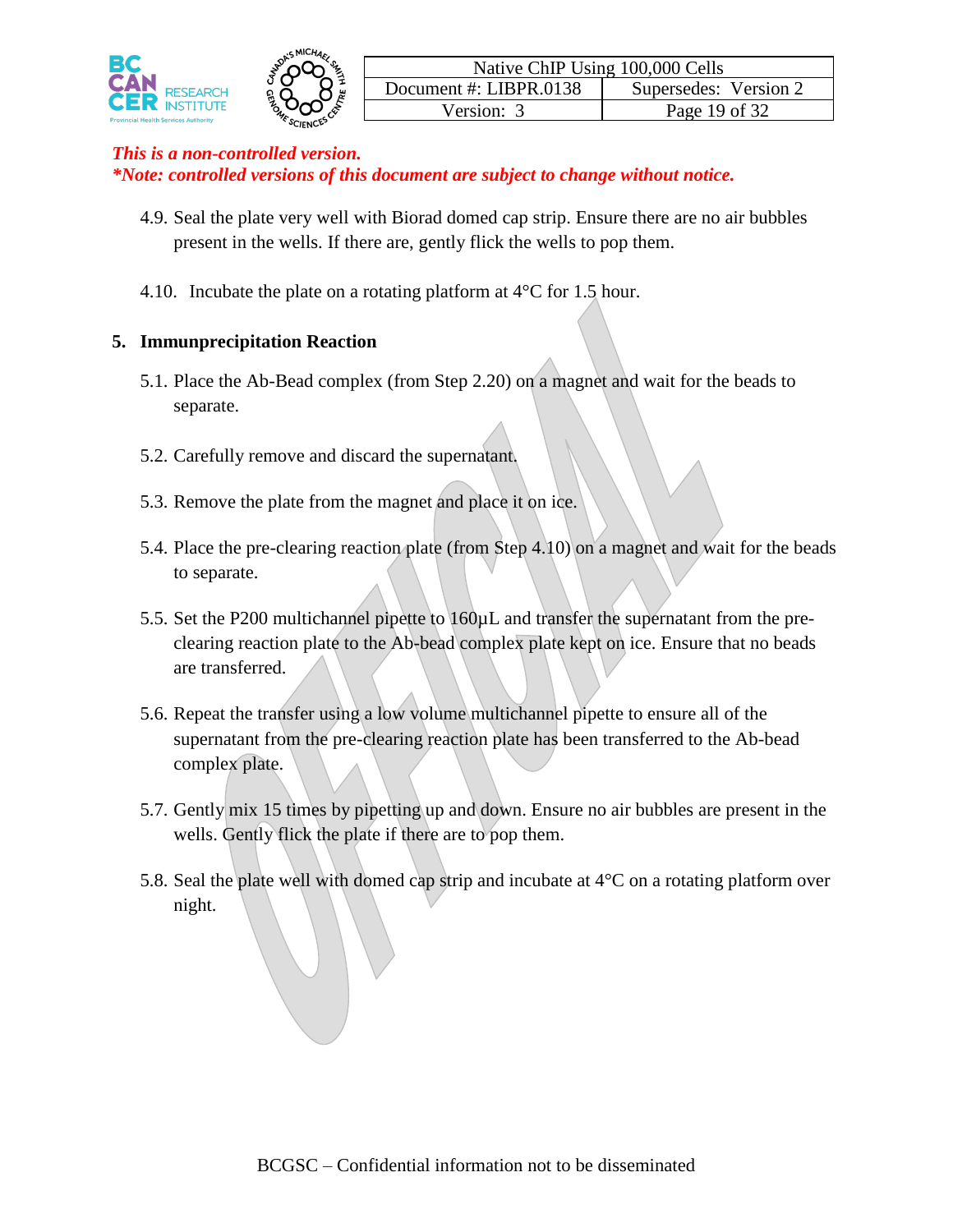

### **DAY 2**

#### **6. Washes and Elution**

- 6.1. Put on a clean lab coat, fresh gloves, wipe down bench and pipettes with DNA Away. Turn on and set thermomixer temperature setting to  $65^{\circ}$ C.
- 6.2. Change gloves.
- 6.3. Retrieve ice and place Low Salt Wash Buffer and High Salt Buffer on it.
- 6.4. Prepare Elution Buffer as described in Appendix A.
- 6.5. Aliquot 40µL of Elution Buffer per row of samples into a new 96-well plate. Cover and store at room temperature.
- 6.6. Spin down the IP reaction plate (from Step 5.8) at 200g, for 1 minute, at  $4^{\circ}$ C.
- 6.7. Place the IP reaction plate on a magnet and wait for the beads to separate.
- 6.8. Carefully remove and discard the supernatant.
- 6.9. Remove the IP reaction plate from the magnet and place on ice.
- 6.10. Pour out 3mL of Low Salt Wash buffer per row of samples into a trough and keep on ice.
- 6.11. Add  $120\mu L$  of Low Salt Wash buffer per well to the IP reaction plate.
- 6.12. Slowly mix 10 times to resuspend the beads.
- 6.13. Place the IP reaction plate on a magnet.
- 6.14. Set the multichannel pipette at 130µL and discard the supernatant.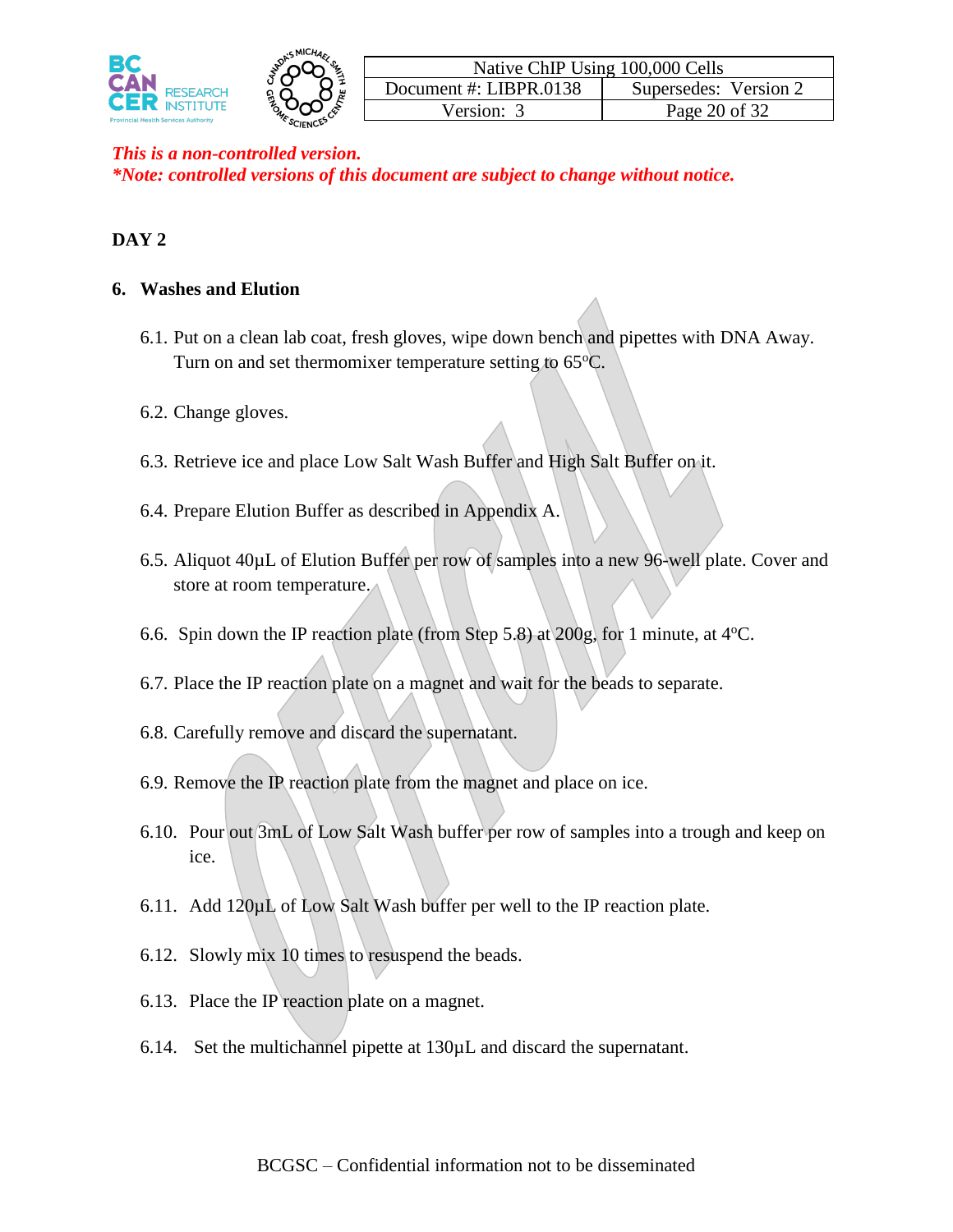

- 6.15. Repeat the Low Salt buffer wash for a total of 2 washes.
- 6.16. Place the IP reaction plate on ice.
- 6.17. Pour out 3mL of High Salt Wash buffer per row of samples into a trough and keep on ice.
- 6.18. Add  $120\mu L$  of High Salt Wash buffer per well to the IP reaction plate.
- 6.19. Slowly mix 10 times to resuspend the beads.
- 6.20. Place the IP reaction plate on a magnet.
- 6.21. Set the multichannel pipette at 130µL and discard the supernatant.
- 6.22. Remove the IP reaction plate from the magnet and place it on ice. Place a new plate next to it.
- 6.23. Add 120µL of High Salt Wash buffer to each well of the IP reaction plate.
- 6.24. Slowly mix 10 times to resuspend the beads.
- 6.25. Transfer the resuspended beads into the new plate. Place the plate on magnet. Do not discard the source plate yet. Keep it on ice.
- 6.26. Once the bead suspension has started to clear, aspirate 20µL of supernatant from the new plate in Step 6.25 and rinse out the wells of the source plate to make sure all the beads are transferred. Ensure the aspirant is going into the corresponding wells from new plate to source plate and vice versa. Discard source plate.
- 6.27. Aspirate supernatant from new plate and discard the supernatant.
- 6.28. Take the plate off the magnet. Keep it at room temperature.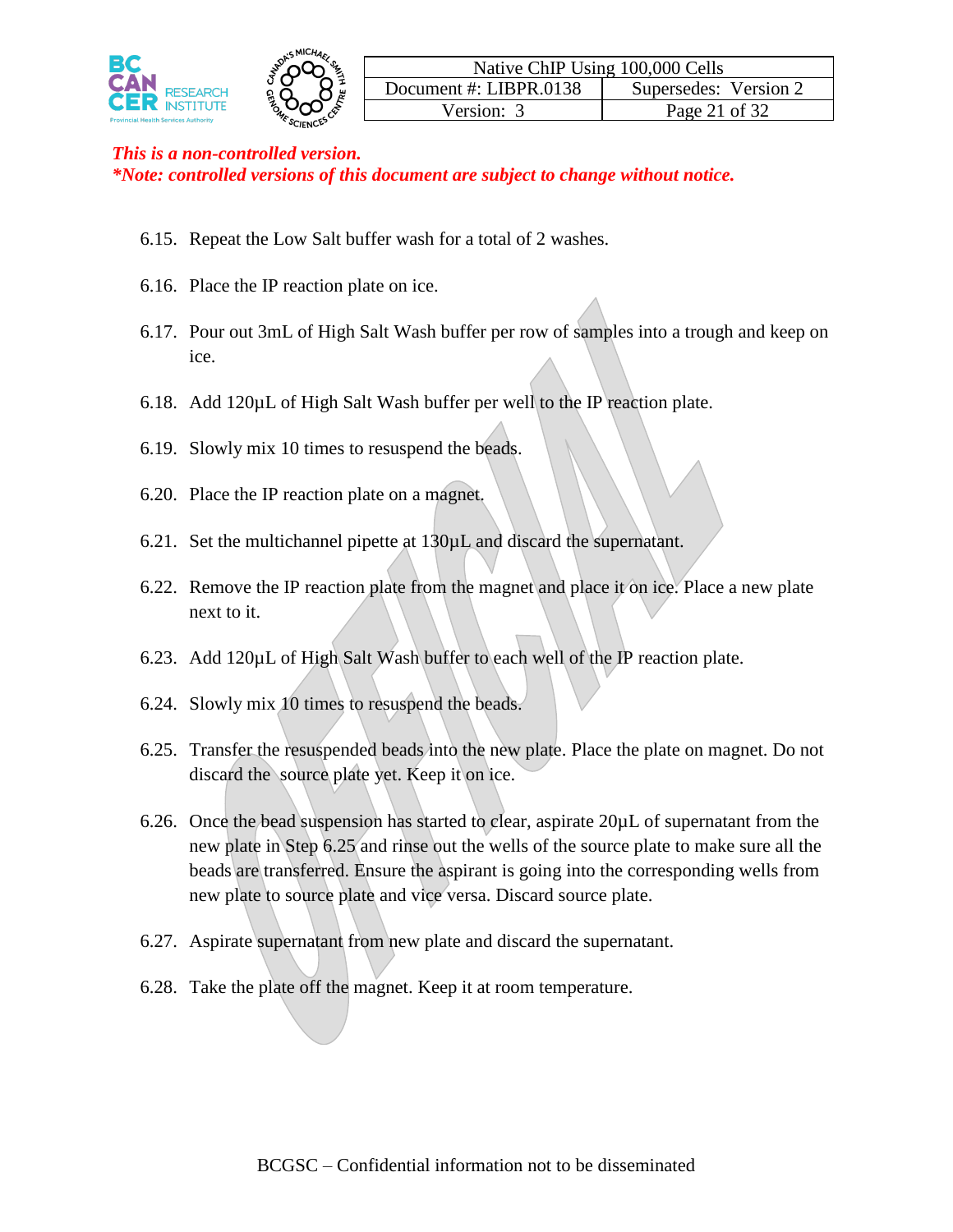

- 6.29. Add 30µL of Elution buffer to each well and mix slowly 10 times to resuspend the beads.
- 6.30. Seal the plate with domed cap strip and incubate at  $65^{\circ}$ C for 1.5 hours with a mixing speed of 1350rpm.
- 6.31. Check the elution reactions every 15 minutes for the first 30 minute to ensure the beads do not settle. In this step we want to agitate the beads enough to prevent them from settling while avoiding splashing up of the liquid. If the beads are on the bottom, increase the mixing step to 1800rpm for a few seconds.
- 6.32. Spin down the plate at 200g, for 1 minute, at room temperature.
- 6.33. Place the elution reaction plate on a magnet.
- 6.34. Using P200 multichannel set to  $50\mu$ L in volume. Transfer all of the supernatant to a new 96 well plate. Make sure not to transfer any beads.
- 6.35. Cover the IP plate and keep at room temperature and proceed to the next step.

### **7. DNA Purification**

- 7.1. Retrieve INPUT sample tube from 4°C storage.
- 7.2. Spin down at 200g, for 1 minute, at **ROOM TEMPERATURE** and place at room temperature.
- 7.3. Add 18µL of Qiagen EB buffer to each Input sample and mix slowly by pipetting up and down 10 times. The final volume should be 30µL, to match the volume of the IPs.
- 7.4. Using a single channel P200 pipette, transfer the INPUT(s) to the IP plate as according to the plate layout worksheet. Cover the plate.
- 7.5. On ice, prepare the DNA Purification Master Mix. Scale up as calculated on worksheet.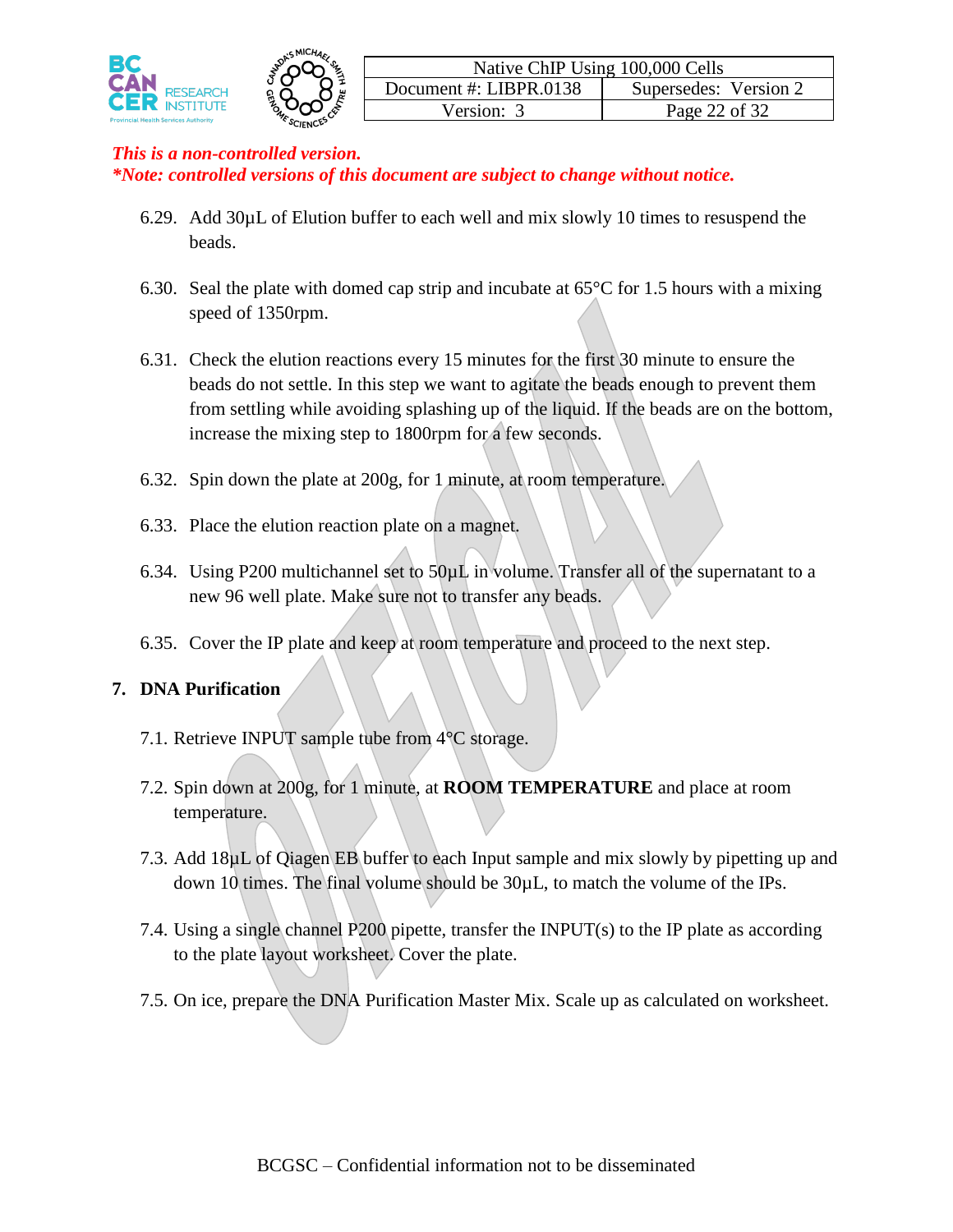



| Native ChIP Using 100,000 Cells |                       |  |  |  |
|---------------------------------|-----------------------|--|--|--|
| Document #: LIBPR.0138          | Supersedes: Version 2 |  |  |  |
| Version: 3                      | Page 23 of 32         |  |  |  |

| <b>Reagent</b>         | Volume $(\mu L)/Rxn$ |
|------------------------|----------------------|
| Qiagen EB              | 31                   |
| Qiagen Buffer G2       |                      |
| <b>Qiagen Protease</b> | 1.75                 |
| <b>Total</b>           | 40.75                |

**Table 5: DNA Purification Master Mix**

- 7.6. On ice, aliquot 40µL of DNA Purification Master Mix per row of samples plus 5µL dead volume into a new 96 well plate.
- 7.7. Using a P200 multichannel, add 40µL of DNA Purification Master Mix to IP plate (including INPUT wells). Mix slowing up and down 15 times. Change tips after each row.
- 7.8. Seal the plate with Bio-Rad domed cap strips and incubate in a thermomixer at 50°C for 30 minutes with a speed of 600 rpm (volume should be  $70\mu L$ ).
- 7.9. In preparation for Step 8, retrieve SeraMag beads and leave at room temperature for at least 30 minute in the dark. In addition, retrieve a new aliquot of 70% EtOH and keep at room temperature.
- 7.10. After incubation, spin plate at **room temperature,** at 200g, for 1 minute.

### **8. Manual SeraMag Bead Clean Up of IPs**

8.1. Retrieve SeraMag beads (30% PEG) from 4°C fridge and incubate at room temperature for at least 30 minutes before use. It is important that the beads are at room temperature as a cooler solution will yield lower product. Mix the beads well immediately before use. Due to the high percentage of PEG, the solution is quite viscous. Vortexing the tube is required to reach a homogenous suspension.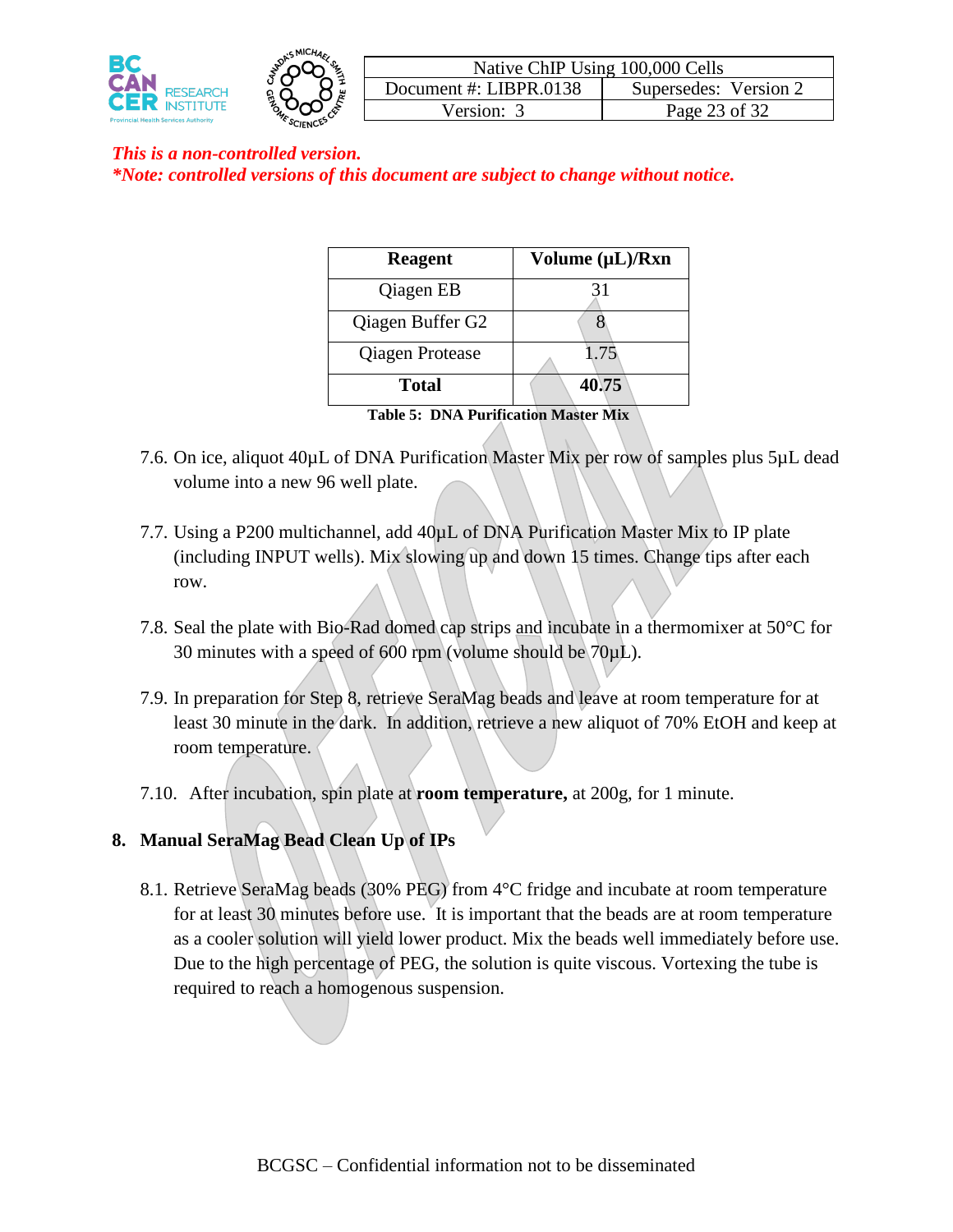

- 8.2. Retrieve 5mL of 70% EtOH and place at room temperature. Pour in a plate reservoir and cover for later use.
- 8.3. In a new plate, add 35µL of Qiagen EB buffer plus 5µL of dead volume per sample well. Cover and leave at room temperature for later use.
- 8.4. To the IP plate samples, add an equal volume of beads  $(70\mu L)$ . As long as the bead volume is equal or just a little more, it is sufficient.
- 8.5. Mix by pipetting up and down gently 10 times.
- 8.6. Cover the plate and incubate at room temperature for 10-12 minutes.
- 8.7. Put the plate on the magnet and let the solution become clear (approximately 10 minutes).
- 8.8. Remove and discard the supernatant. Leave the plate on magnet.
- 8.9. Add 150µL of 70% EtOH to each sample well.
- 8.10. Do not mix the beads and 70% EtOH as this is only a wash. Remove the supernatant.
- 8.11. Repeat 70% EtOH wash.
- 8.12. Take the plate off of the magnet.
- 8.13. Allow the beads to dry which takes a few minutes. (If the beads pellet appears cracked, then they are too dry).
- 8.14. Add 35µL of Qiagen EB buffer to the sample wells. Thoroughly mix by pipetting up and down at least 10 times or until the mixture appears homogenous. Cover.
- 8.15. Incubate the plate at room temperature for 3 minutes. Label a new 96 well plate with plate ID, date and initials and cover.
- 8.16. Place plate back on magnet and let sit for 2-3 minutes.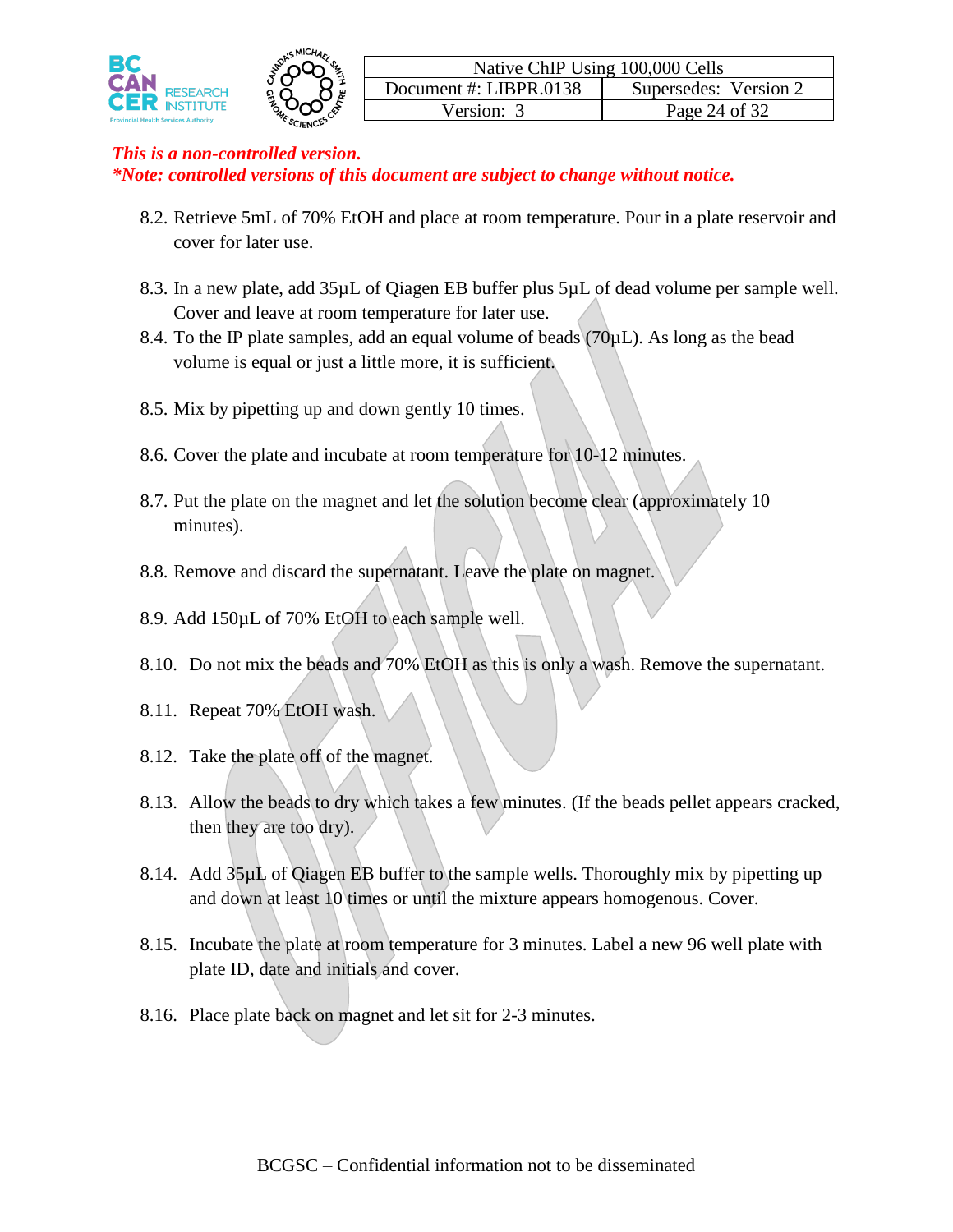

- 8.17. Carefully transfer the supernatant to the new 96 well plate pre-labeled in Step 8.15.
- 8.18. Seal the plate with a foil cover and store at 4<sup>o</sup>C overnight or at -20<sup>o</sup>C for long term storage.

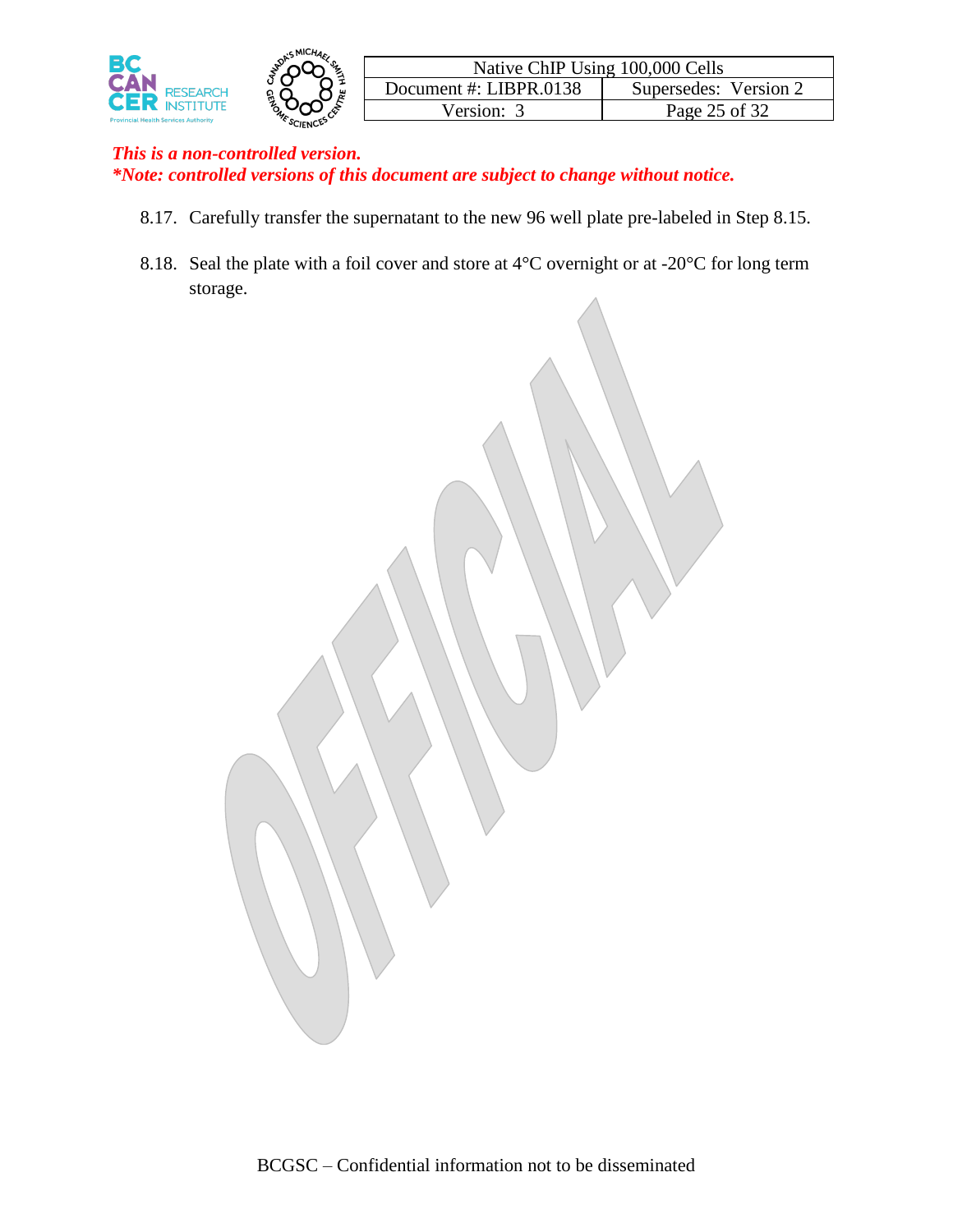

#### **Appendix A - Buffer Preparation**

### **NOTE: All buffers have a 2 month expiry unless otherwise noted**

| <b>Reagent</b>                      | <b>Stock Concentration</b>               | <b>Volume</b>                            | <b>Final Concentration</b> |  |
|-------------------------------------|------------------------------------------|------------------------------------------|----------------------------|--|
| <b>IP Buffer</b>                    |                                          |                                          |                            |  |
| Tris-HCl (pH 7.5)                   | 1M                                       | $200 \mu L$                              | 20mM                       |  |
| <b>EDTA</b>                         | 0.5M                                     | $40 \mu L$                               | 2mM                        |  |
| NaCl                                | 5M                                       | $300 \mu L$                              | 150mM                      |  |
| Triton X-100**                      | 1%                                       | 1mL                                      | 0.1%                       |  |
| Deoxycholate*                       | Solution                                 |                                          | 0.1%                       |  |
| <b>Ultrapure Water</b>              | N/A                                      | Up to 10mL                               |                            |  |
| Sodium Butyrate                     | 1M                                       | $100 \mu L$                              | 10mM                       |  |
| Protease Inhibitor                  |                                          | Refer to protocol-add at the time of use |                            |  |
|                                     |                                          |                                          |                            |  |
| <b>Lysis Buffer</b>                 |                                          |                                          |                            |  |
| Triton X-100**                      | 1%                                       | 1mL                                      | 0.1%                       |  |
| Deoxycholate*                       | Solution                                 |                                          | 0.1%                       |  |
| <b>Ultrapure Water</b>              | N/A                                      | Up to 10mL                               |                            |  |
| Sodium Butyrate                     | 1 <sub>M</sub>                           | $100 \mu L$                              | 10mM                       |  |
| Protease Inhibitor                  | Refer to protocol-add at the time of use |                                          |                            |  |
|                                     |                                          |                                          |                            |  |
| <b>Low Salt Wash Buffer</b>         |                                          |                                          |                            |  |
| Tris-HCl (pH 8.0)                   | 1 <sub>M</sub>                           | $200 \mu L$                              | 20mM                       |  |
| <b>EDTA</b>                         | 0.5M                                     | $40 \mu L$                               | 2mM                        |  |
| <b>NaCl</b>                         | 5M                                       | $300 \mu L$                              | 150mM                      |  |
| Triton-X 100**                      | 10%                                      | 1mL                                      | $1\%$                      |  |
| SDS***                              | 10%                                      | $100 \mu L$                              | 0.1%                       |  |
| <b>Ultrapure Water</b>              | N/A                                      | Up to 10mL                               |                            |  |
|                                     |                                          |                                          |                            |  |
| <b>High Salt Wash Buffer</b>        |                                          |                                          |                            |  |
| Tris-HCl (pH 8.0)                   | 1 <sub>M</sub>                           | $200 \mu L$                              | 20mM                       |  |
| <b>EDTA</b>                         | 0.5M                                     | $40 \mu L$                               | 2mM                        |  |
| <b>NaCl</b>                         | 5M                                       | 1mL                                      | 500mM                      |  |
| Triton-X 100**                      | 10%                                      | 1mL                                      | 1%                         |  |
| $SDS***$                            | 10%                                      | $100 \mu L$                              | 0.1%                       |  |
| <b>Ultrapure Water</b>              | N/A                                      | Up to 10mL                               |                            |  |
| <b>Elution Buffer</b>               |                                          |                                          |                            |  |
| NaHCO <sub>3</sub> ****             | $1M^{***}$                               | $100 \mu L$                              | 100mM                      |  |
| <b>SDS</b>                          | 10%                                      | $100 \mu L$                              | $1\%$                      |  |
| <b>Ultrapure Water</b>              | N/A                                      | $800 \mu L$                              |                            |  |
| Make a fresh solution for every use |                                          |                                          |                            |  |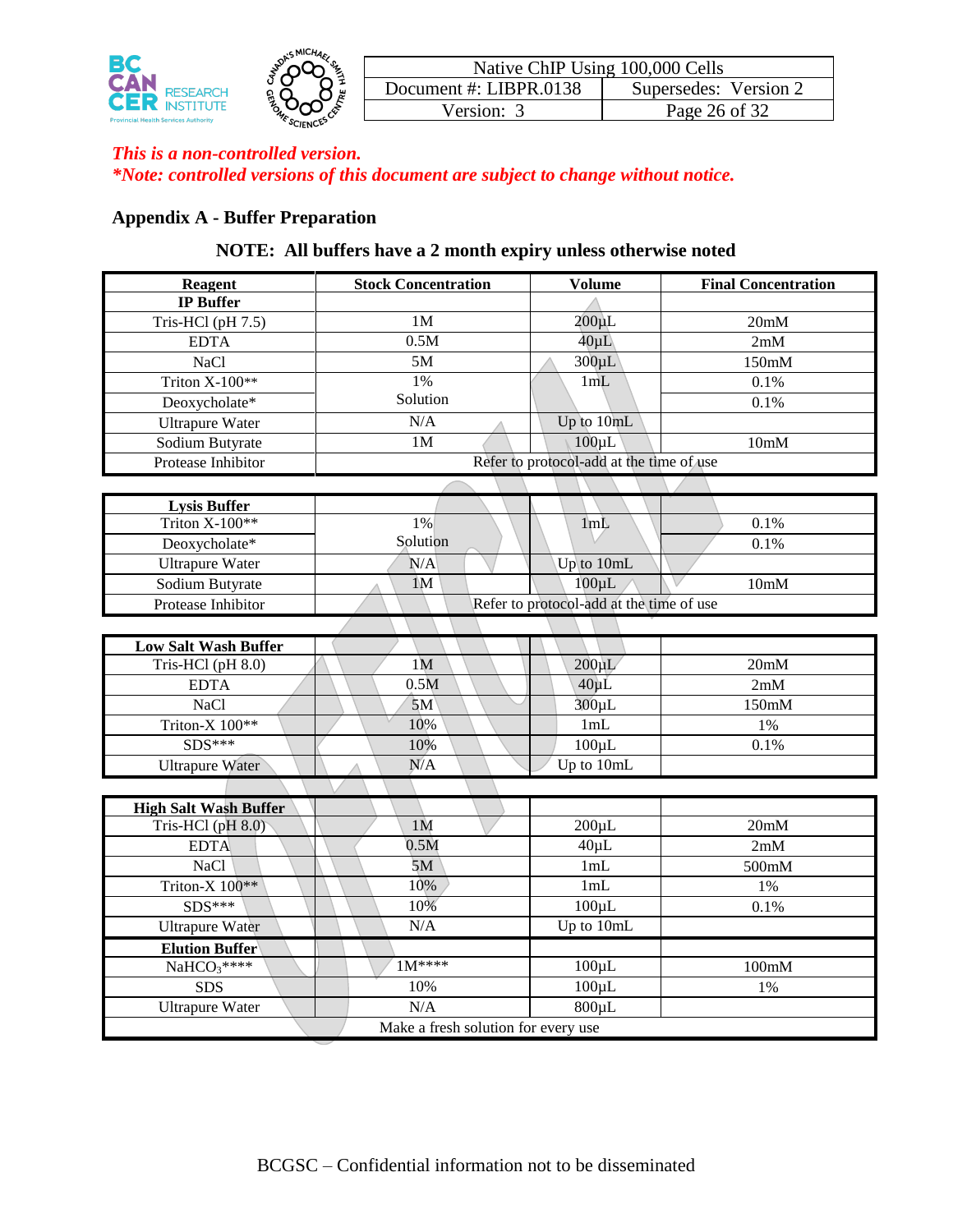

#### **Stock Reagents:**

- \*10% Triton X-100:
	- 1. Add 9mL of ultrapure water to a 15mL falcon tube.
	- 2. Cut the end of a P1000 tip and add 1mL of Triton X-100.
	- 3. Vortex/shake the tube until Triton X-100 is completely dissolved.
	- 4. Label and date. Store at 4°C.
	- 5. Expiry date is 2 months.

\*\*1% Triton X-100+1% Deoxycholate:

- 1. Using analytical scale, weigh out 100mg of sodium deoxycholate into a 15mL falcon tube.
- 2. Add 1mL of 10% Triton X-100\*.
- 3. Top up to 10mL with ultrapure water.
- 4. Vortex/shake vigorously until all components are dissolved.
- 5. Label and date. Store at 4°C.
- 6. Expiry date is 2 months.

#### \*\*\*10% SDS:

- 1. Add 5mL of 20% SDS solution to a 15mL falcon tube.
- 2. Top up to 10mL with ultrapure water.
- 3. Mix gently to resuspend.
- 4. Label and date. Store at room temperature.
- 5. Expiry is 6 months.

\*\*\*\*1M NaHCO<sub>3</sub>:

- 1. Using an analytical scale, weigh out 840mg of NaHCO<sub>3</sub> into a 15mL falcon tube.
- 2. Top up to a final volume of 10mL with ultrapure water.
- 3. Vortex the solution vigorously until  $NaHCO<sub>3</sub>$  is completely dissolved.
- 4. Label and date. Store at room temperature.
- 5. Expiry date is 1 month.

**Note: All buffers, enzymes will need to be validated using the Native ChIP production pipeline up to library qPCR QC prior to being used in production pipelines.**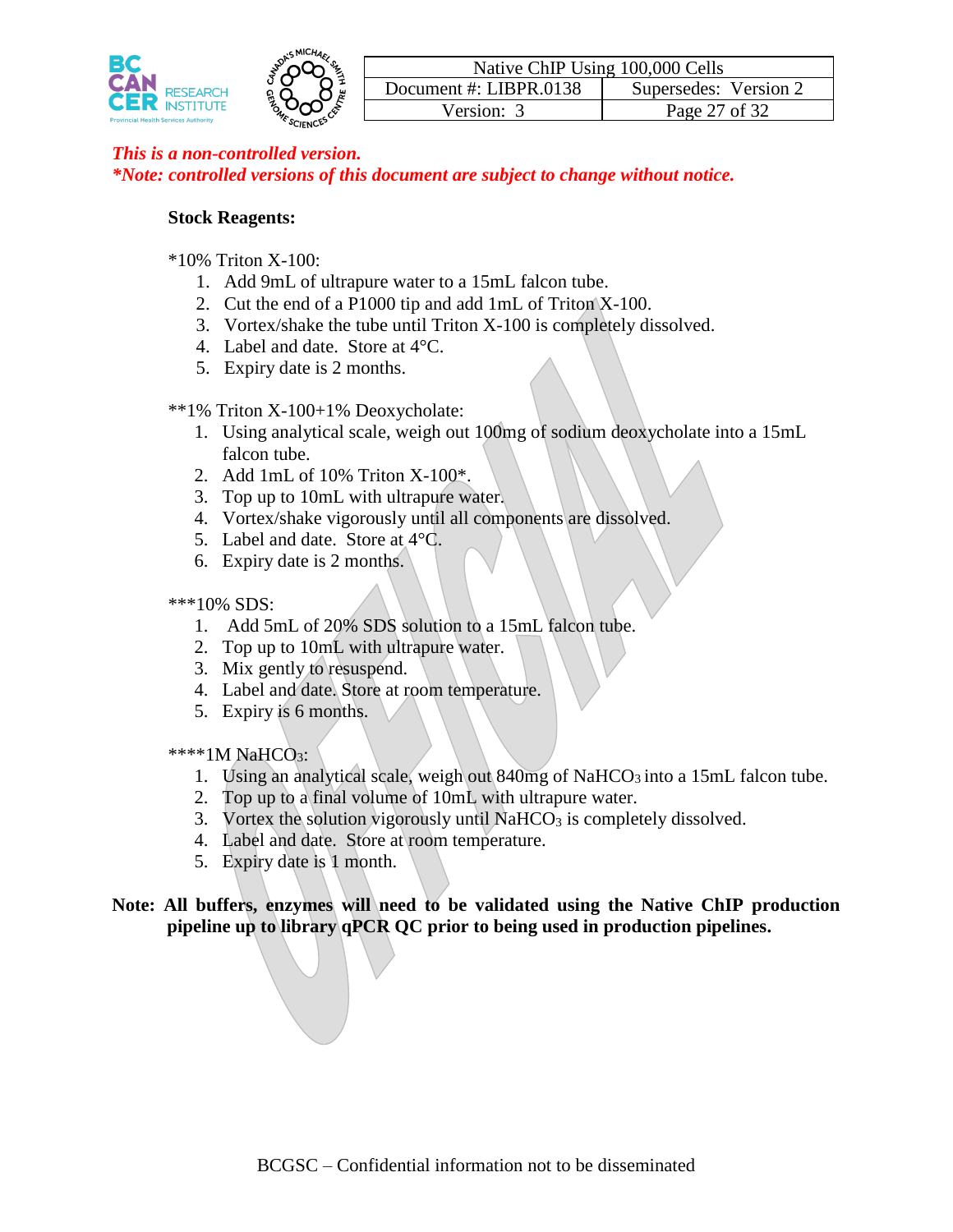

#### **Appendix B - Dilution of Stock Antibodies**

- If the concentration of the stock is too high to pipette a minimum of  $2\mu L/IP$  then it requires a dilution.
- The buffer to use to dilute the stock is the same buffer used to make up the stock, which is provided on the information sheet provided by the supplier with the shipment of the antibody.
- For example, Figure 4 details the components of the storage buffer of the H3K4me1 antibody

| H3K4me1 polyclonal antibody                                                                                  |                                                                                                                                                                                                                 |                                  |
|--------------------------------------------------------------------------------------------------------------|-----------------------------------------------------------------------------------------------------------------------------------------------------------------------------------------------------------------|----------------------------------|
| Cat. No. C15410194 [pAb-194-050]<br>Type: Polyclonal ChIP-grade, ChIP-seg grade<br>Source: Rabbit            | Specificity: Human, mouse, wide range: expected<br>Purity: Affinity purified polyclonal antibody in PBS containing<br>0.05% azide and 0.05% ProClin 300.                                                        | Storage buffer<br><b>Details</b> |
| Lot #: A1862D<br>Size: 50 µg/ 34 µl<br>Concentration: 1.5 µg/µl<br>Concentration of<br><b>Stock Antibody</b> | Storage: Store at -20°C; for long storage, store at -80°C.<br>Avoid multiple freeze-thaw cycles.<br>Precautions: This product is for research use only. Not for<br>use in diagnostic or therapeutic procedures. |                                  |

#### **Figure 4: the components of the storage buffer of the H3K4me1 antibody**

- For this particular antibody the concentration is  $1.5\mu$ g/uL.
- The amount of antibody needed per IP is  $0.5\mu$ g, which is  $0.33\mu$ L. This is too low to pipette.
- It is recommended to take an aliquot of the antibody and dilute to a concentration that is easy to pipette.
- Consult with supervisor if unsure.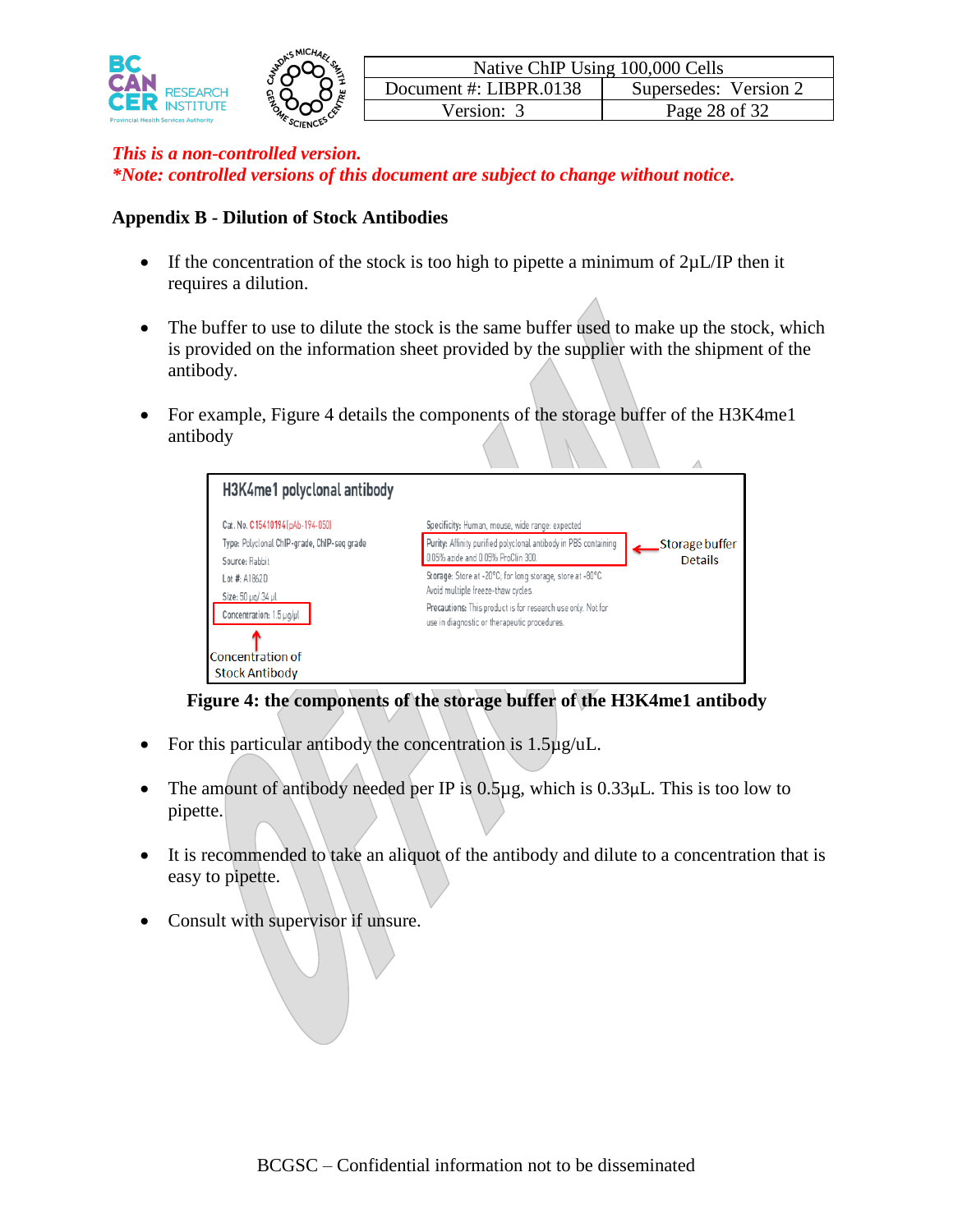

#### **Appendix C - Preparation of 30% PEG SeraMAG Beads**

#### **1. 30% PEG in 1M NaCL buffer preparation**

- 1.1. Place a new, sterile 50mL falcon tube on the analytical scale plate (use a styrofoam rack) and zero it. Accurately weigh 15.0g of PEG-8000 directly into the 50 mL tube. Repeat when preparing multiple tubes.
- 1.2. Add 20mL of ultrapure water (DNase/RNase free distilled water). Close the tube and mix by inverting.
- 1.3. Add 10mL of 5M NaCl.
- 1.4. Add 500μL of 1M Tris-HCl (pH8.0).
- 1.5. Add 100μL of 0.5M EDTA.
- 1.6. Mix by inverting until PEG goes into the solution and all of the components are uniformly dispersed. The solution should become completely clear. Use a nutating mixer if preparing more than one tube at a time (recommended).
- 1.7. Label the tube with a permanent marker and keep the mixture at room temperature while washing the beads.

#### **2. Bead Washes**

- 2.1. Remove SeraMag beads from its  $4^{\circ}$ C storage, mix very well to make sure that the beads are evenly dispersed, aliquot 1mL into a new 1.5mL non-stick tube.
- 2.2. Place the tube in the DynaMag magnet stand and incubate for 2 minutes. Make sure all the beads are drawn to the sides and the solution is completely clear.
- 2.3. Remove the supernatant and discard. Be very careful not to remove any beads. Take the tube off the magnet stand.
- 2.4. Add 1mL of TE buffer to the beads, close the tube and mix by gentle, repeated pulsevortexing.
- 2.5. Place the tube back on the magnet and incubate for 2 minutes. Make sure that all of the beads separate to the side and the solution becomes completely clear.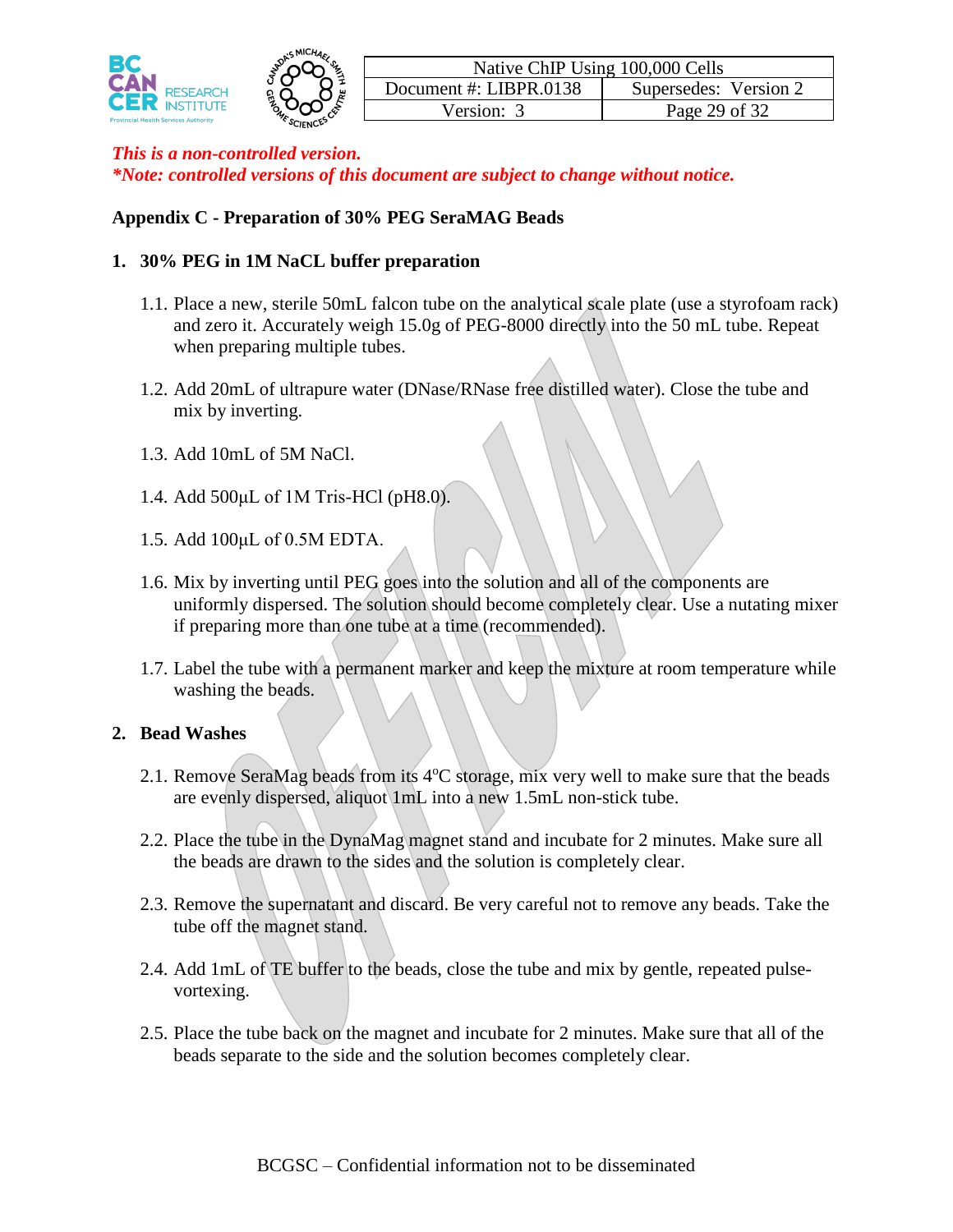

- 2.6. Remove and discard the supernatant. Be careful not to remove any beads.
- 2.7. Take the tube off the magnet and repeat TE buffer wash two more times (for a total of 3 washes).
- 2.8. After the last wash resuspend the beads in 1mL of TE buffer and keep it at room temperature.

#### **3. SeraMag Bead Stock Preparation**

- 3.1. Aliquot 1mL of the washed SeraMag beads to the 30% PEG, 1M NaCl solution. Resuspend the beads by inversion.
- 3.2. Top up the solution to 50mL with ultrapure water, close the lid and mix by inverting and *gentle*, repeated, pulse vortex until uniformly brown.
- 3.3. When preparing multiple 50mL conical tubes of beads at a time, mix all vials together in a pre-sterilized glass bottle to create one batch solution. This reduces the number of QC tests.
- 3.4. Label the tube (or the glass bottle) as "Do not use. QC in progress."
- 3.5. Remove an aliquot of the freshly prepared SeraMag bead solution for QC testing. Store the rest at 4°C, **protected from light**.

#### **4. Quality Control Testing**

- 4.1. Test every new batch of beads prepared by performing Native ChIP using 100,000 HL60 cells. IP whole histone mod panel.
- 4.2. Perform library construction including Quant-iT QC for product amount and Caliper for size distribution.
- 4.3. Perform qPCR using histone modification target specific primers and calculate fold enrichment.
- 4.4. Compile all results and confer with supervisor.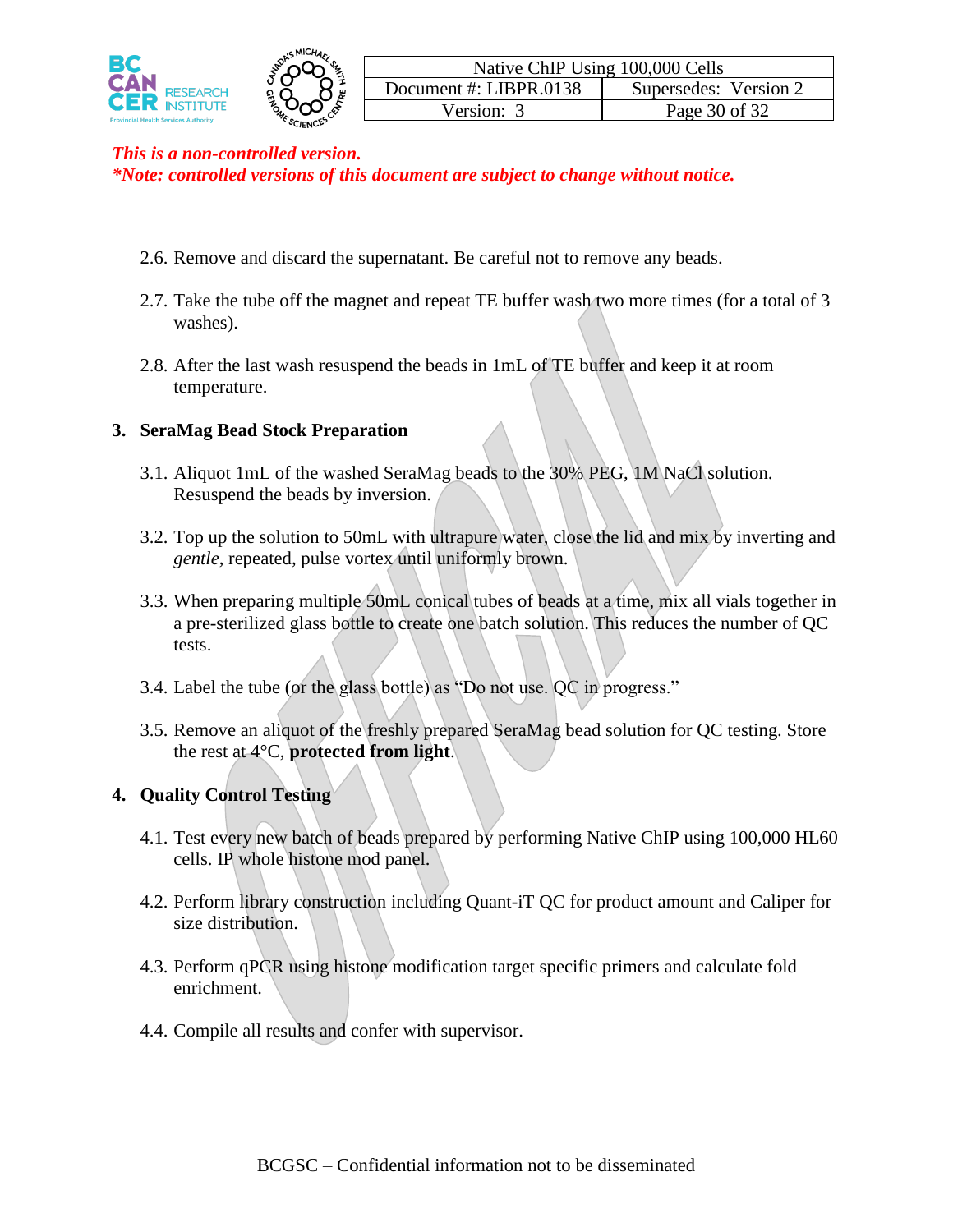

4.5. If the bead batch passes all QC gates proceed to Step 5 below to aliquot beads. If batch production was unsuccessful prepare a fresh batch.

#### **5. Aliquot Beads**

- 5.1. After the new batch passes QC, retrieve the newly prepared SeraMag bead working stock from its designated 4°C storage. Make sure the stock fully reaches room temperature (for larger volumes this can take 1h or more).
- 5.2. Mix the SeraMag bead stock very well by inverting and gentle, repeated, pulse-vortex. Make sure that the beads are uniformly dispersed in the supernatant and that the solution is uniform in color.
- 5.3. Aliquot 1mL of beads to 1.5mL non-stick pre-labeled tubes.
- 5.4. Store aliquots at 4°C, **protected from light**. Make sure to label and date each new batch on the tubes and on the storage box.
- 5.5. Bead solution stored at  $4^{\circ}$ C and protected from light should be stable for at least 6 months. After 6 months, re-test monthly for performance.